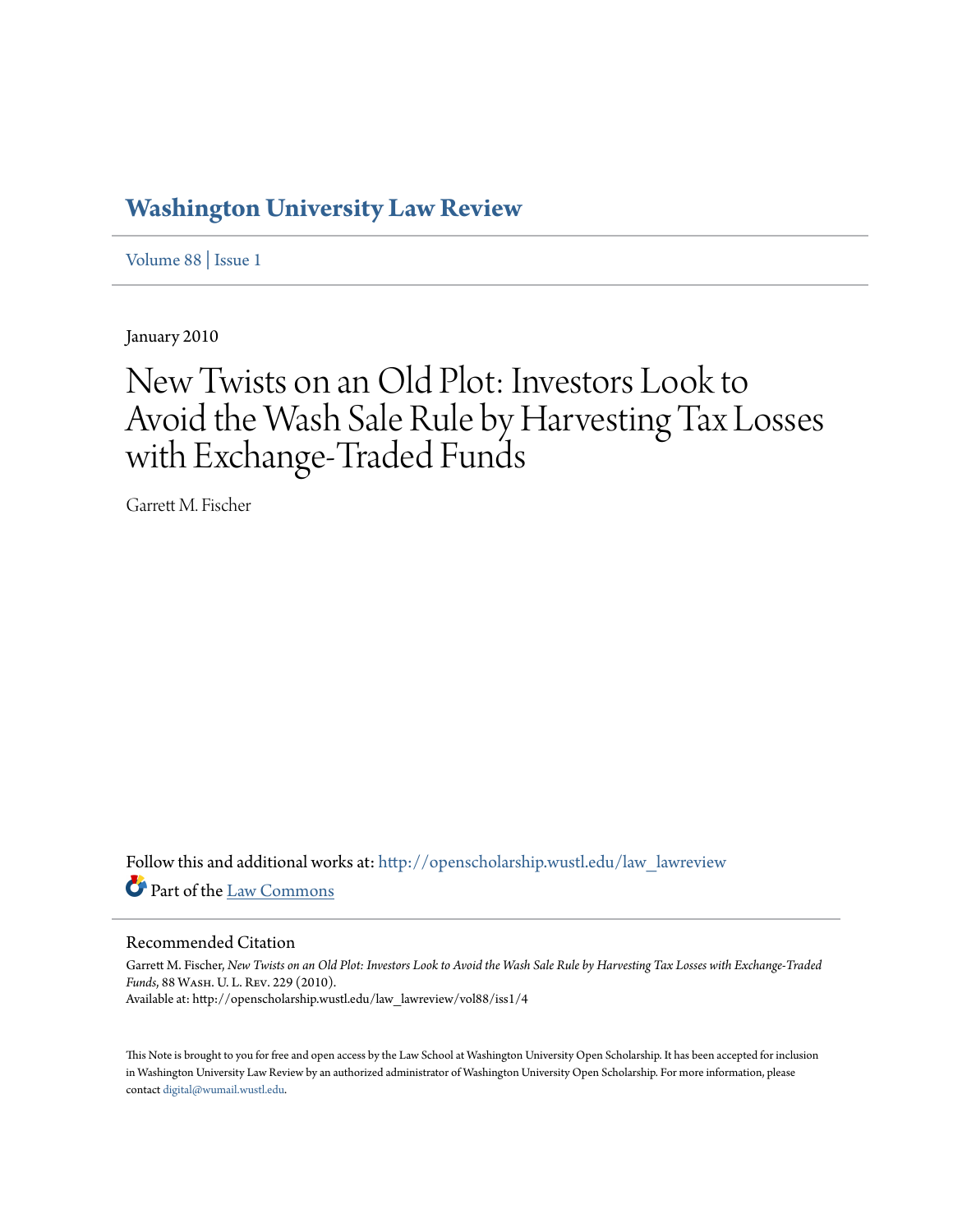# **NEW TWISTS ON AN OLD PLOT:INVESTORS LOOK TO AVOID THE WASH SALE RULE BY HARVESTING TAX LOSSES WITH EXCHANGE-TRADED FUNDS**

<span id="page-1-2"></span><span id="page-1-0"></span>On October 7, 2007, all seemed well on Wall Street as the Dow Jones Industrial Average (DJIA) set a "record high," closing at  $14,164$ .<sup>1</sup> But, as expressed by Sir Isaac Newton, "what goes up must come down."<sup>2</sup> And the U.S. stock markets came plummeting down at record pace,<sup>3</sup> declining by over fifty percent<sup>4</sup> "for the second time this decade."<sup>5</sup> As a result, the decline of the DJIA alone led to \$11.2 trillion of investment losses between October 2007 and March 2009,<sup>6</sup> contributing to over \$2 trillion of losses in U.S. "retirement savings."<sup>7</sup> As multiple financial institutions failed<sup>8</sup> and "credit markets froze," investors "fear[ed] another Great Depression."10

5. Adam Shell, *Stock Market Losses Take a Personal Toll on Investors*, USA TODAY, Mar. 24, 2009, at B1, *available at* http://www.usatoday.com/money/markets/2009-03-23-investor-pain\_ N.htm.

6. Paradis, *supra* note [1;](#page-1-0) *see also* Elroy Dimson et al., *Keeping Faith with Stocks*, *in* CREDIT SUISSE GLOBAL INVESTMENT RETURNS YEARBOOK 2009, at 4, 5 (2009), *available at* http://emagazine. credit-suisse.com/app/\_customtags/download\_tracker.cfm?logged=true&dom=emagazine.credit-suisse. com&doc=/data/\_product\_documents/\_shop/254094/research\_institute\_yearbook.pdf (reporting Credit Suisse's findings that between the peak of the MSCI World Index in October 2007 and the trough in November 2008, "the MSCI World index [fell] 55%—a global loss of over USD 21 trillion, or USD 21,000 for every man, woman and child in the developed world.").

7. Emily Brandon, *Retirement Savers Lost \$2 Trillion in the Stock Market*, U.S. NEWS & WORLD REP., Oct. 8, 2008, http://www.usnews.com/money/blogs/planning-to-retire/2008/10/08/ retirement-savers-lost-2-trillion-in-the-stock-market.html (reporting on the fifteen months preceding October 2008).

8. In mid-March 2008, the investment bank Bear Stearns collapsed; in September of the same year, Fannie Mae, Freddie Mac, Lehman Brothers, and AIG fell within ten days of each other. *See*  Paradis, *supra* not[e 1.](#page-1-0) 

9. *Id.*

10. *Id.* 

229

<span id="page-1-1"></span><sup>1.</sup> Tim Paradis, *The Great Recession: The Numbers Tell the Story*, ABCNEWS.COM, Oct. 10, 2009, http://abcnews.go.com/print?id=8799061.

<sup>2.</sup> Mark Troutman, *What Goes Up Must Come Down*, CONTINGENCIES, Sept.–Oct. 2005, at 39, *available at* http://www.contingencies.org/sepoct05/Reinsurance\_0905.pdf.

<sup>3.</sup> Investors in 2008 experienced three of the "[ten] worst percentage drops" and six of the ―[ten] worst [daily] point drops in the . . . history of the Dow‖ Jones Industrial Average, including the largest single-day decline of 777 points on Sept. 29, 2008. Paradis, *supra* not[e 1.](#page-1-0) 

<sup>4.</sup> The value of the DJIA declined from its record-high closing point on October 7, 2007, of 14,164.53, to its lowest closing value in twelve years on March 9, 2009, of 6,547.05. *See Historical Prices for Dow Jones Industrial Average (^DJI)*, YAHOO! FIN., http://finance.yahoo.com/q/hp?s=% 5EDJI&a=09&b=3&c=2007&d=02&e=10&f=2009&g=d&z=66&y=330 (last visited Aug. 17, 2010); *see also* Paradis, *supra* not[e 1.](#page-1-0)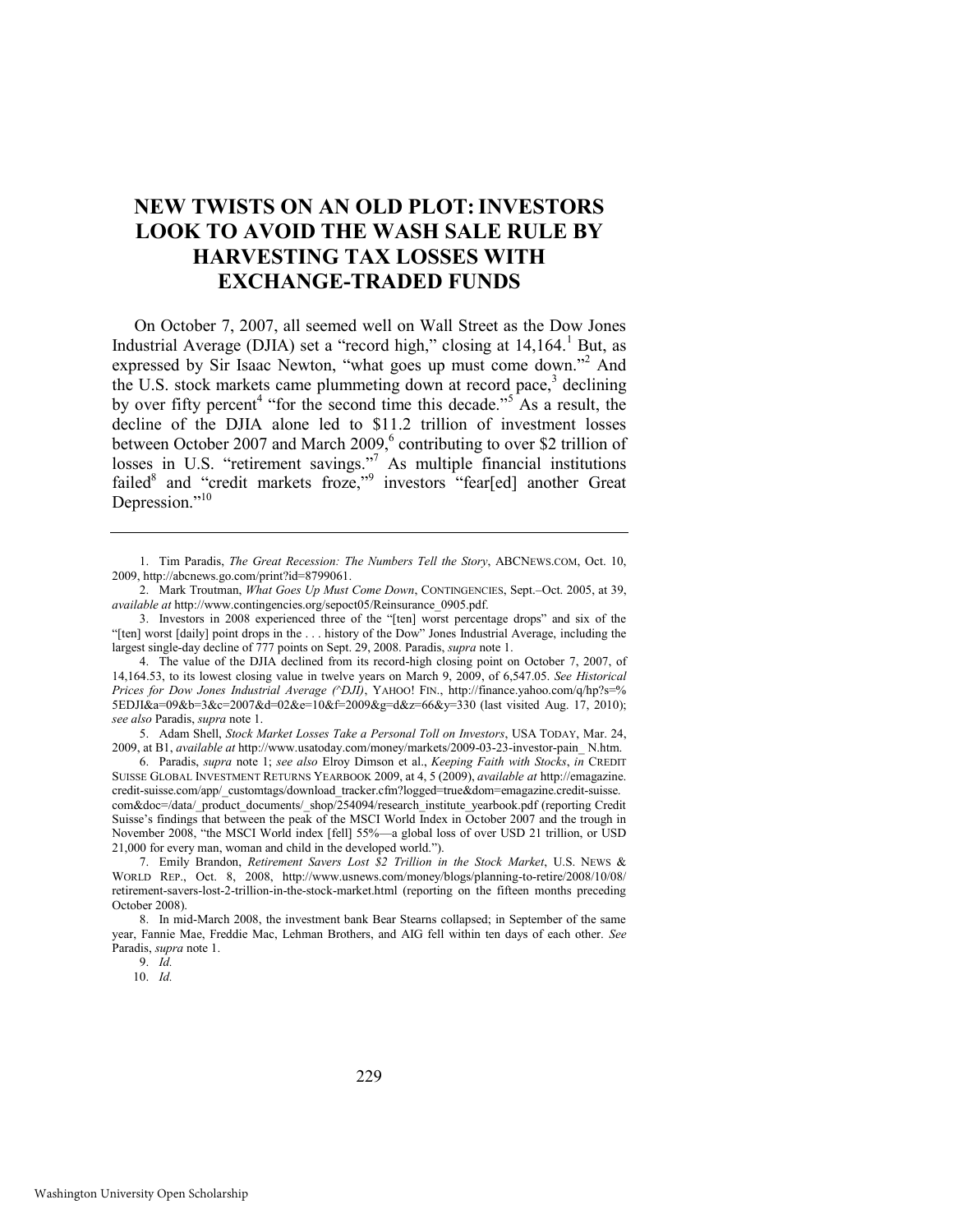<span id="page-2-0"></span>Investors have traditionally been able to capitalize on long-term increases in the value of stocks<sup>11</sup> by utilizing the simple strategy of "buying low and selling high."<sup>12</sup> However, now that the United States is "facing one of the largest financial crises in history," $\frac{13}{13}$  investors may look to maximize their returns through more creative investment strategies. Accordingly, this Note will analyze the proper taxation with respect to the Wash Sale Rule (26 U.S.C.  $\S$  1091)<sup>14</sup> for investors who creatively use contemporary investment mechanisms, known as exchange-traded funds  $(ETFs)$ <sup>15</sup> to minimize the effects of capital losses<sup>16</sup> through a process known as tax loss harvesting.<sup>17</sup>

Part I of this Note will provide an introductory explanation of tax loss harvesting, followed by an introductory explanation of the Wash Sale Rule in Part II. Then, in Parts III and IV, respectively, this Note will provide an explanation of ETFs and their history. In Part V, this Note will provide an in-depth discussion of the statutory language and administrability of the Wash Sale Rule. Finally, Part VI of this Note will provide an explanation as to why a proper analysis of ETFs under the Wash Sale Rule should entail a look at the underlying holdings of each ETF to determine if the funds are economically similar.

# <span id="page-2-1"></span>I. INTRODUCTION TO TAX LOSS HARVESTING

<span id="page-2-2"></span>One method of "making lemonade out of  $\dots$  stock market lemons"<sup>18</sup> is to take full advantage of tax strategies provided in the U.S. Tax Code (the Code).<sup>19</sup> It seems ironic that taxpayers would look to the tax system to provide relief from their capital losses when so many feel that the tax

17. See *infra* Part I for a discussion of tax loss harvesting.

<sup>11.</sup> *See* Jeremy J. Siegel & Jeremy D. Schwartz, *Long-Term Returns on the Original S&P 500 Companies*, 62 FIN. ANALYSTS J. 18, 21 (2006) (stating that "[f]rom [its inception on] 1 March 1957 through 31 December 2003, the S&P 500 registered a 10.85 percent annualized compound return").

<sup>12.</sup> Chuck Saletta, *How to Buy Low and Sell High*, THE MOTLEY FOOL (Feb. 22, 2006), http:// www.fool.com/investing/value/2006/02/22/how-to-buy-low-and-sell-high.aspx.

<sup>13.</sup> President Barack Obama, Address at Federal Hall on the Financial Crisis (Sept. 14, 2009) (text of prepared speech available at http://whitehouse.blogs.foxnews.com/2009/09/14/obamasremarks-on-the-financial-crisis-as-prepared-for-delivery/) (transcript available from the Government Printing Office).

<sup>14.</sup> See *infra* not[e 49](#page-6-0) for the statutory language of 26 U.S.C. § 1091.

<sup>15.</sup> See *infra* note[s 59](#page-8-0)–[64](#page-8-1) and accompanying text for a brief definition of exchange-traded funds.

<sup>16.</sup> See *infra* not[e 22](#page-3-0) for a definition of a loss of capital assets (also known as a capital loss).

<sup>18.</sup> *Loss Harvesting*, ACCUMULATING MONEY (Sept. 3, 2009), http://www.accumulatingmoney. com/loss-harvesting/.

<sup>19.</sup> *See* James Quackenbush, Commentary, *It's Time to Consider Tax Loss Selling*, THE DAILY REC. OF ROCHESTER, Dec. 10, 2008, http://nydailyrecord.com/blog/2008/12/10it8217s-time-toconsider-tax-loss-selling/.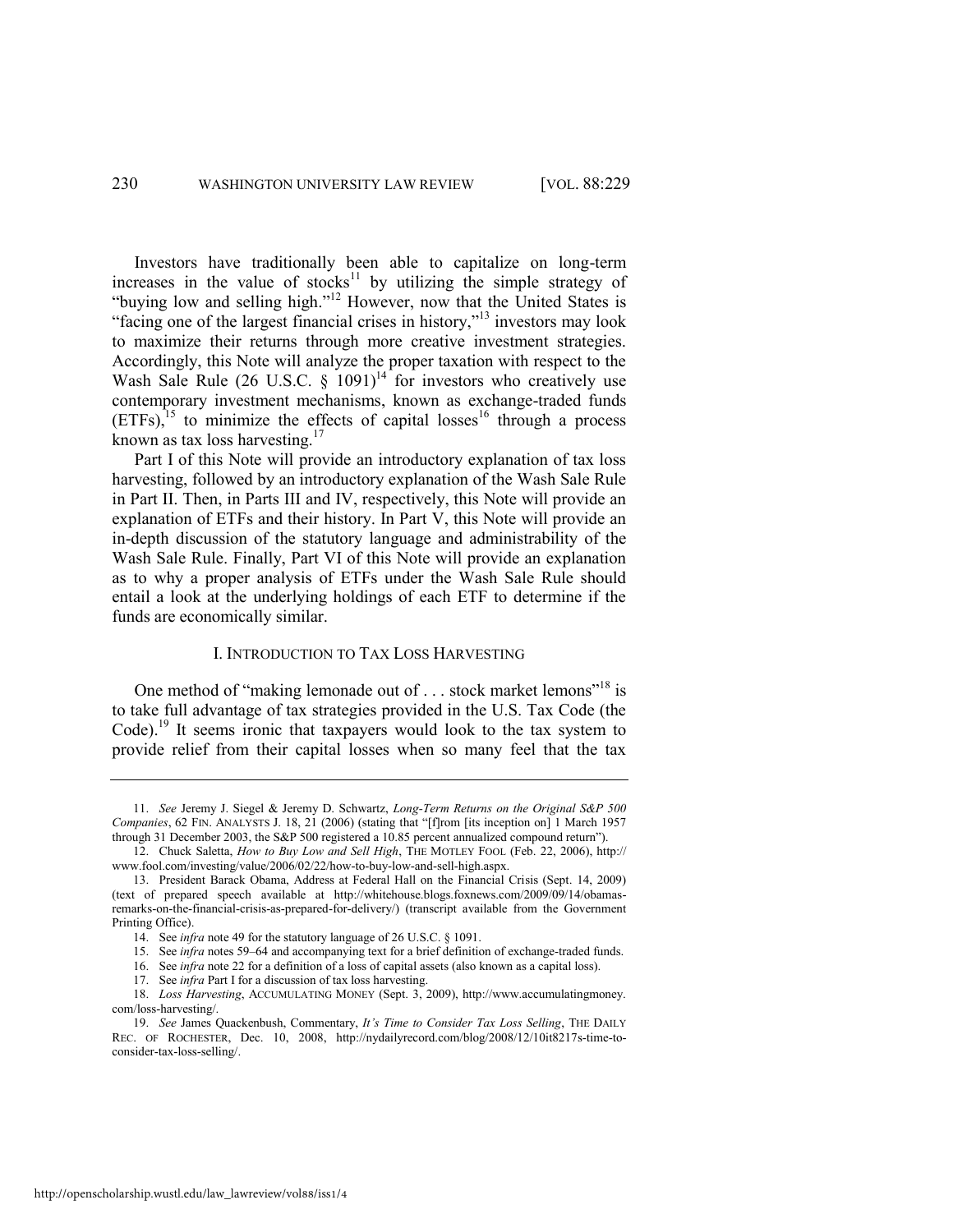<span id="page-3-2"></span><span id="page-3-1"></span><span id="page-3-0"></span>system is a mere hindrance to their economic positions; $20$  however, Congress's general policy to only tax gain or enrichment<sup>21</sup> compels the Internal Revenue Service (IRS) to provide favorable tax treatment for losses on capital assets.<sup>22</sup> In turn, a taxpayer, other than a corporation, may subtract his capital losses from the capital gains he realized<sup>23</sup> during the taxable year, $24$  consequently reducing the amount of taxes owed. If the capital losses exceed the capital gains, the taxpayer may further deduct the excess losses or \$3,000, whichever is less.<sup>25</sup> And if, after taking the allowed deduction, the taxpayer still has remaining capital losses, he may carry those losses forward to future years.<sup>26</sup> With capital losses reaching

22. Before discussing the tax treatment of capital losses, it is important to understand what Congress had in mind when it used the term "capital asset." As Congress explained and later codified in Title 26 of the United States Code,

25. *See* 26 U.S.C. § 1211 (b).

<span id="page-3-3"></span><sup>20.</sup> Representative Ron Paul has stated that "ideally, [he would] get rid of the income tax." Maria Bartiromo, *Ron Paul on the Evil Fed, the IRS, and Saving the Buck*, BUSINESSWEEK, Nov. 29, 2007, *available at* http://www.businessweek.com/magazine/content/07\_50/b4062021769214.htm. Rep. Paul has further proposed a bill to not tax the tips that employees receive while "waiting on tables" or performing similar services, and he proposes that people in college should not be taxed at all because it "make[s] it hard for them." *Id.* 

<sup>21.</sup> The Sixteenth Amendment provides that "[t]he Congress shall have power to lay and collect taxes on incomes, from whatever source derived, without apportionment among the several States, and without regard to any census or enumeration." U.S. CONST. amend. XVI. The Supreme Court historically defined income as "*gain* derived from capital, from labor, or from both combined," and provided that the definition would "include profit gained through a sale or conversion of capital assets." Eisner v. Macomber, 252 U.S. 189, 207 (1920) (emphasis added).

The gain from the sale or other disposition of property shall be the excess of the amount realized therefrom over the adjusted basis provided in [section 1011](http://web2.westlaw.com/find/default.wl?tf=-1&rs=WLW9.11&fn=_top&sv=Split&tc=-1&docname=26USCAS1011&ordoc=1891723&findtype=L&db=1000546&vr=2.0&rp=%2ffind%2fdefault.wl&pbc=42E6E082) for determining gain, and the loss shall be the excess of the adjusted basis provided in such section for determining loss over the amount realized.

<sup>26</sup> U.S.C. § 1001(a) (2006). See *infra* not[e 170 f](#page-21-0)or an explanation of adjusted basis.

<sup>[</sup>a] capital asset generally means any property except (1) inventory, stock in trade, or property held primarily for sale to customers in the ordinary course of the taxpayer's trade or business, (2) depreciable or real property used in the taxpayer's trade or business, (3) specified literary or artistic property, (4) business accounts or notes receivable, (5) certain U.S. publications, (6) certain commodity derivative financial instruments, (7) hedging transactions, and (8) business supplies.

H.R. REP. NO. 109-304, at 46 (2005);*see also* 26 U.S.C. § 1221(a) (2006) (codifying the eight exceptions set forth above).

<sup>23.</sup> The amount of gains "realized" for a year include the "sum of any money received plus the fair market value of the property (other than money) received."  $26$  U.S.C. § 1001(b).

<sup>24.</sup> *See* 26 U.S.C. § 1211(b) (2006); *see also Time to Harvest 2008 Tax Losses*, VANGUARD (2009), https://retirementplans.vanguard.com/VGApp/pe/pubnews/HarvestTaxLosses.jsf?SelectedSeg ment=ThinkingaboutRetirement.

<sup>26.</sup> *See* 26 U.S.C. § 1212(b) (2006); *see also* James Quackenbush, Commentary*, It's Time for Year-End Tax Planning*, THE DAILY REC. OF ROCHESTER, DEC. 10, 2009, http://nydailyrecord.com/ blog/2009/12/09/it8217s-time-for-yearend-tax-planning/ (suggesting that carrying forward large tax losses from 2008 and 2009 into future tax years could be "extremely beneficial," considering that "it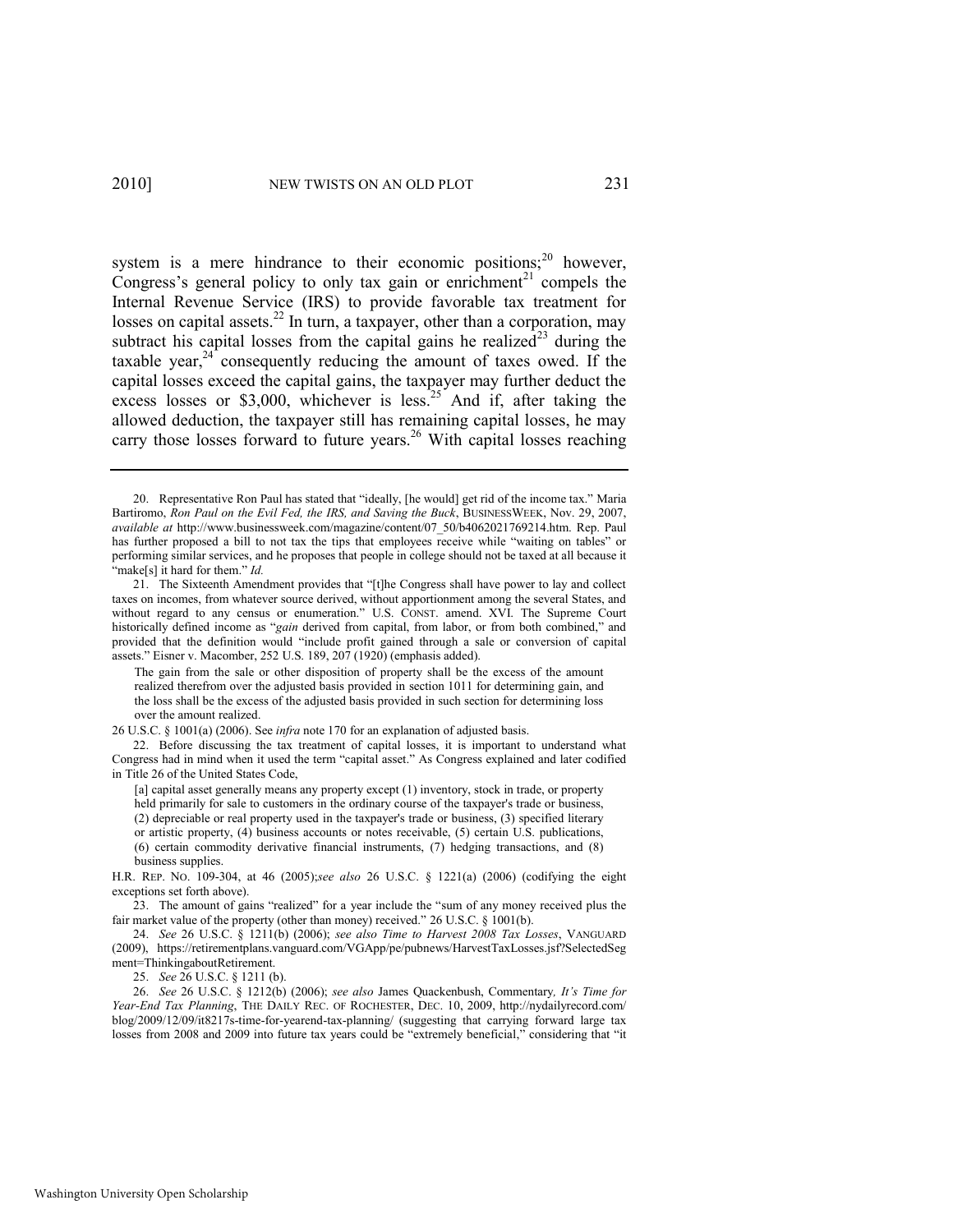far into the trillions of dollars for  $2008<sup>27</sup>$ , these deductions can be tremendously valuable in offsetting current or future capital gains.<sup>28</sup>

<span id="page-4-0"></span>The significance of these deductions is further enhanced by the fundamental structure of the U.S. tax system, which provides that ―investment gains and losses are not recognized until the investment is sold.<sup>229</sup> Thus, by controlling when they sell the investment, taxpayers have the ability to determine at what time they are taxed.<sup>30</sup> When the allowed deduction for capital losses is combined with the ability to control when one is taxed, an incentive is created to ignore the traditional adage of "buy" low and sell high<sup>31</sup> and, instead, sell low and look to use capital losses to offset current or future capital gains.

<span id="page-4-1"></span>This incentive is what lies behind the process commonly known as tax loss harvesting.<sup>32</sup> Tax loss harvesting is "the process of selling securities at a loss from their original cost, . . . creating a capital loss, which is then used to offset other capital gains produced throughout the year, as well as future gains."<sup>33</sup> Thus, consider an investor who purchased 1000 shares of Corporation X for \$30,000, the value of which has declined to \$20,000. The investor could consider selling his position in Corporation X in order to harvest his losses. Essentially, the \$10,000 tax loss realized could be used to "offset other capital gains that may have been produced through the year."<sup>34</sup> So, if the investor has \$2000 of total capital gains for the year from other investments, his \$10,000 capital loss would reduce his tax liability for the capital gains to zero, and the remaining \$8000 loss could be used to offset future capital gains.<sup>35</sup>

30. *See* Schizer, *supra* not[e 29.](#page-4-0) 

has been rumored" that the Obama administration may increase the rates for the long-term capital gains tax); *Time to Harvest*, *supra* not[e 24.](#page-3-1)

<sup>27.</sup> *See* Paradis, *supra* not[e 1;](#page-1-0) *see also* Brandon, *supra* not[e 7.](#page-1-1)

<sup>28.</sup> *See supra* text accompanying note[s 23](#page-3-2)–[26.](#page-3-3)

<sup>29.</sup> David M. Schizer, *Financial Instruments: Special Rules*, [2010] 1 Tax Mgmt. (BNA) 186, at § 1-A; see also 26 U.S.C. §§ 61(a)(3), 1001(a) (2006) (codifying that a security must be "derived" through "sale or other disposition of property" before gain or loss can be realized); Eisner v. Macomber, 252 U.S. at 213 (1920) (stating that in the case of stock dividends, "without selling, the shareholder, unless possessed of other resources, has not the wherewithal to pay an income tax upon the dividend stock," and "to tax a stock dividend is to tax a capital increase, and not income").

<sup>31.</sup> Saletta, *supra* not[e 12](#page-2-0) (referring to tax loss harvesting as "tax loss selling"); *see also* Richard Shaw, *Tax Loss Harvesting & the* ‗*Wash Sale*' *Rule*, SEEKING ALPHA, Aug. 16, 2007, http://seeking alpha.com/article/44749-tax-loss-harvesting-the-wash-sale-rule (referring to the process as "tax loss harvesting").

<sup>32.</sup> *See* Quackenbush, *supra* not[e 19.](#page-2-1) 

<sup>33.</sup> *Id.* 

<sup>34.</sup> *Id.*; *see also Time to Harvest*, *supra* not[e 24.](#page-3-1)

<sup>35.</sup> *See* Quackenbush, *supra* not[e 19;](#page-2-2) *see also Time to Harvest*, *supra* not[e 24.](#page-3-1)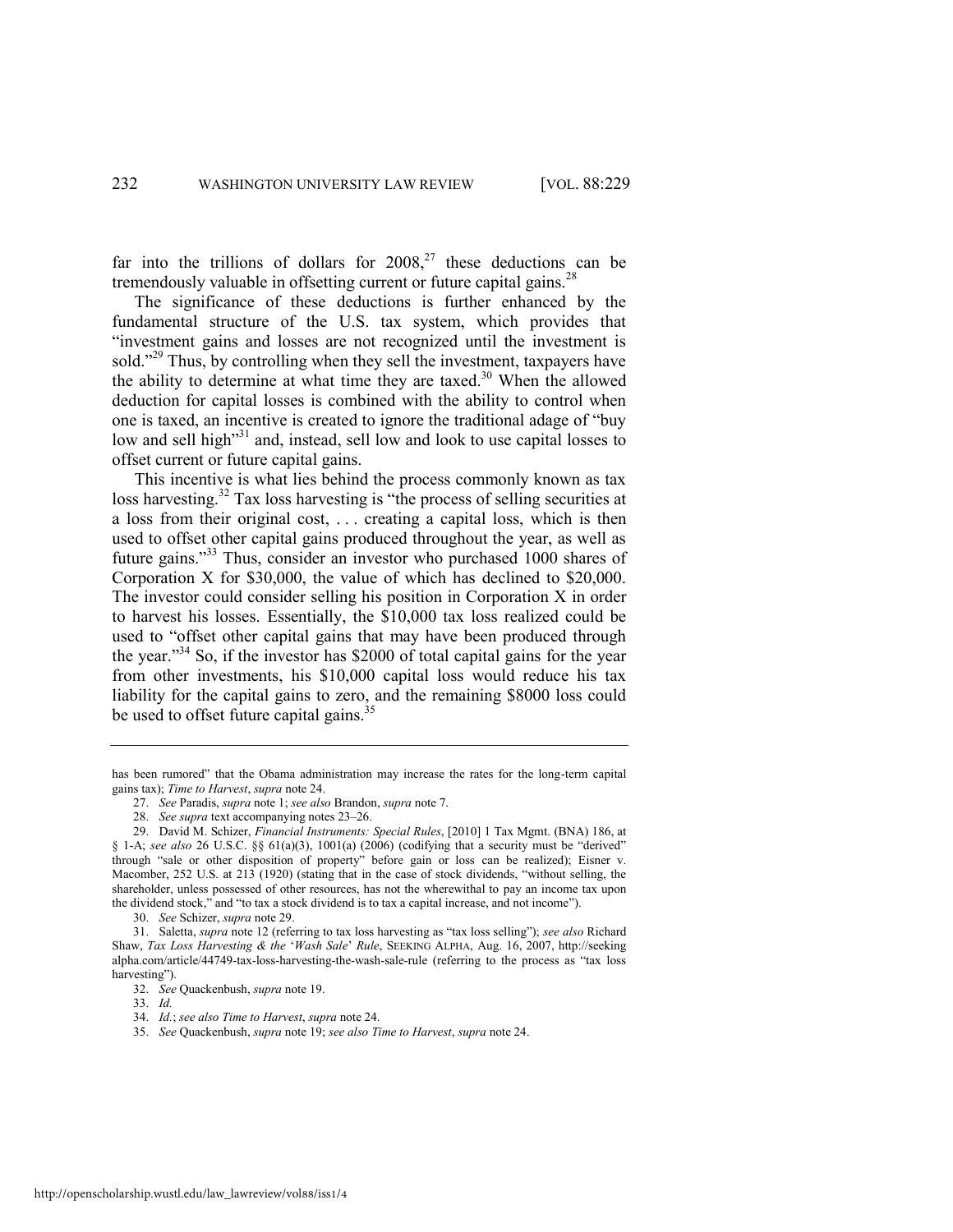When investors sell their securities for losses, they not only have the opportunity to offset capital gains, but they also liberate cash—previously tied up in the investment—that can subsequently be reinvested.<sup>36</sup> Investors will particularly want to reinvest their capital if they believe that the market has reached its financial "bottom"<sup>37</sup> because they will expect a "steady increase"<sup>38</sup> in the price in the near future. Expectations of upward trends following significant decreases in the market are not without justification, with the Standard & Poor's (S&P) 500 Index<sup>39</sup> increasing by an average of 21.36% within six months, following the past seven bearmarket bottoms.<sup>40</sup> More specifically, the DJIA has increased by 49.29% since its lowest position on March 9, 2009,<sup>41</sup> while the S&P 500 has increased by 52.35%.<sup>42</sup>

<span id="page-5-0"></span>Therefore, considering the fact that investors have the ability to choose when their tax gains or losses are to be realized through a sale or disposition of the security<sup>43</sup>—as well as the fact that financial markets often increase substantially following a financial bottom<sup>44</sup>—it is logical to conclude that an investor will try to maximize his investment returns by attempting to sell his securities at the lowest point in order to offset the largest amount of capital gains, before immediately repurchasing that same security so that he may benefit from the upward trend that will likely

<sup>36.</sup> Margaret Hwang Smith & Gary Smith, *Harvesting Capital Gains and Losses*, 17 FIN. SERVS. REV. 309, 312 (2008).

<sup>37.</sup> The "bottom" is "[t]he lowest point or price reached by a financial security, commodity, index or economic cycle in a given time period, which is followed by a steady increase." *Bottom*, INVESTOPEDIA.COM, http://www.investopedia.com/terms/b/bottom.asp (last visited Aug. 17, 2010).

<sup>38.</sup> *Id.*

<sup>39. &</sup>quot;The S&P 500 [Index] has been widely regarded as the best single gauge of the large cap U.S. equities market . . . includ[ing] 500 leading companies in leading industries of the U.S. economy, capturing 75% coverage of U.S. equities." *S&P 500*, STANDARD & POOR's, http://www.standardand poors.com/indices/sp-500/en/us/?indexId=spusa-500-usduf--p-us-l-- (last visited Aug. 17, 2010).

<sup>40.</sup> Percentage increases in the S&P 500 six months after a bear-market bottom were as follows: 17.2% (June 1949), 8.1% (Oct. 1957), 29.3% (June 1970), 25.2% (Sept. 1974), 39.1% (July 1982), 25.4% (Oct. 1990), and 5.2% (Sept. 2002). Paul Price, *Economic Recoveries and Stock Market Rebounds: What Does the Historical Data Show?*, SEEKING ALPHA, Oct. 9, 2009, http://seeking alpha.com/article/165665-economic-recoveries-and-stock-market-rebounds-what-does-the-historicaldata-show (citing data gathered by Montgomery Brothers, Cappiello, LLC).

<sup>41.</sup> Results are reported as of the end of Quarter 2 of 2010, with the DJIA increasing from its closing value of  $6,547.05$  on March 9, 2009, to its closing value on June 30, 2010, of  $9,774.02$ . *Historical Prices for Dow Jones Industrial Average (^DJI)*, *supra* not[e 4.](#page-1-2) 

<sup>42.</sup> Results are reported as of the end of Quarter 2 of 2010, with the S&P 500 index increasing from its closing value of 676.53 on March 9, 2009, to its closing value on June 30, 2010, of 1,030.71. *Historical Prices for S&P 500 Index, RTH (^GSPC)*, YAHOO! FIN., <http://finance.yahoo.com/q/> hp?s=%5EGSPC&a=02&b=9&c=2009&d=05&e=30&f=2010&g=d&z=66&y=0 (last visited Aug. 25, 2010).

<sup>43.</sup> *See* Schizer, *supra* not[e 29.](#page-4-0) 

<sup>44.</sup> *See supra* not[e 40 a](#page-5-0)nd accompanying text.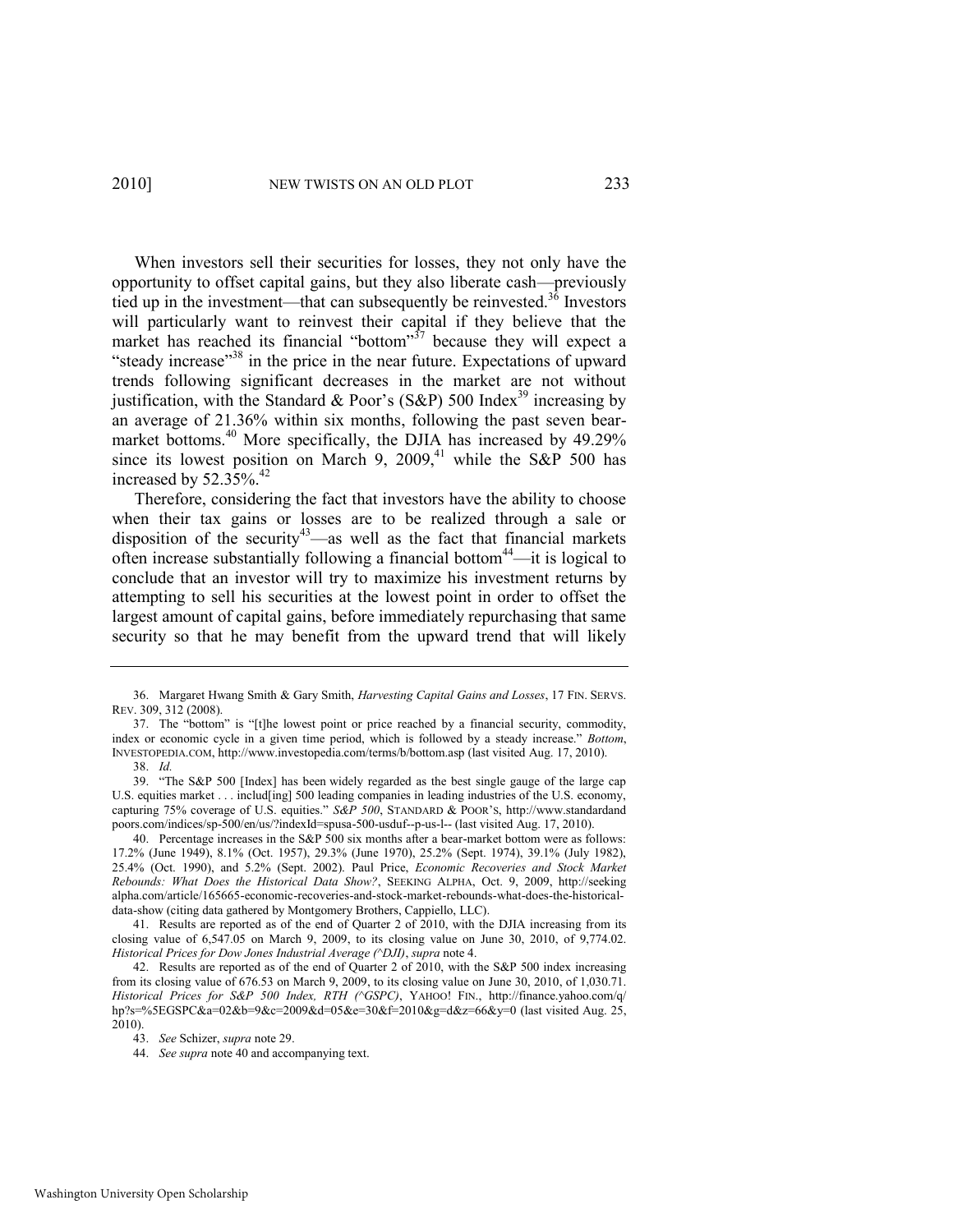follow. Following this procedure, the investor could enjoy the deduction of capital losses against his future capital gains, without ever losing his economic position in the security.<sup>45</sup>

# <span id="page-6-0"></span>II. INTRODUCTION TO THE WASH SALE RULE

Although the tax laws can be generous toward investment returns in some instances,<sup>46</sup> Congress sought to prevent an investor from harvesting his tax losses while also maintaining the same economic position.<sup>47</sup> This is to say that Congress does not want an investor to be able to sell a security for a capital loss, deduct that loss against his capital gains, and then immediately repurchase the same security in order to benefit from future increases in price.<sup>48</sup> Accordingly, Congress, in 1954, placed restrictions on an investor's ability to maintain the same economic position under these circumstances, passing what is currently codified at  $26$  U.S.C. § 1091(a).<sup>49</sup> Commonly known as the "Wash Sale Rule," § 1091 prevents an individual investor<sup>50</sup> from deducting any loss that was sustained from the sale of a stock or other security if the investor purchases "substantially identical

26 U.S.C. § 1091(a) (2006).

<sup>45.</sup> *See* Schizer, *supra* not[e 29.](#page-4-0)

<sup>46.</sup> *See, e.g.*, Rande Spiegelman, *Municipal Bonds: When "Tax-Free" Isn't So Free*, CHARLES SCHWAB (Jan. 11, 2006), http://www.schwab.com/public/schwab/research\_strategies/market\_insight/ investing\_strategies/bonds/municipal\_bonds\_when\_tax\_free\_isnt\_so\_free.html ("Municipal bonds have long been an attractive investment option for tax-sensitive investors, because munis are free of federal income tax [on interest of the municipal bond] and often state tax too.‖); *see also* 26 U.S.C. § 103(a) (2006).

<sup>47.</sup> The "purpose of the wash sales provisions is to prevent tax manipulation by a taxpayer who attempts to recognize a loss on the sale of ‗securities' while maintaining an identical or nearly identical investment position." I.R.S. Gen. Couns. Mem. 38,369 (May 9, 1980).

<sup>48.</sup> *See id.*

<sup>49.</sup> To prevent taxpayers from taking deductions for capital loses while maintaining the same economic position in the market, Congress set forth the following in 26 U.S.C. § 1091(a):

<sup>[</sup>i]n the case of any loss claimed to have been sustained from any sale or other disposition of shares of stock or securities where it appears that, within a period beginning 30 days before the date of such sale or disposition and ending 30 days after such date, the taxpayer has acquired (by purchase or by an exchange on which the entire amount of gain or loss was recognized by law), or has entered into a contract or option so to acquire, substantially identical stock or securities, then no deduction shall be allowed under section 165 unless the taxpayer is a dealer in stock or securities and the loss is sustained in a transaction made in the ordinary course of such business . . . .

<sup>50.</sup> The regulations interpreting § 1091 distinguish an individual taxpayer from a corporate taxpayer and provide an exception to  $\S$  1091 for individual taxpayers "if the sale or other disposition of stock or securities is made in connection with the taxpayer's trade or business." 26 C.F.R. § 1.1091- $1(a)$  (2010). This exception is also provided for a corporation if it is a "dealer in stock or securities" and the "sale or other disposition of stock or securities is made in the ordinary course of its business as such dealer." *Id.*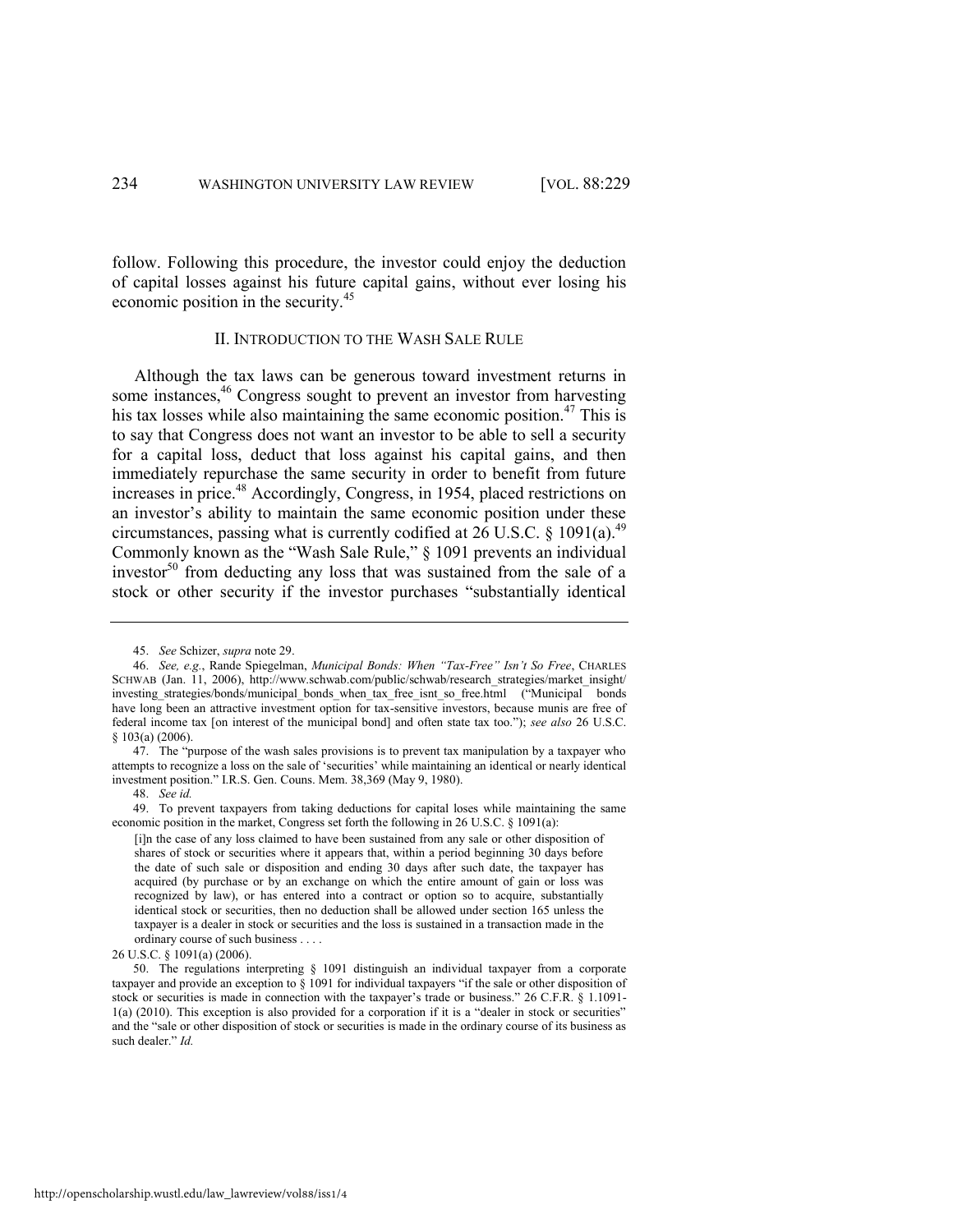stock or securities<sup>351</sup> within thirty days before or after the date of the sale.<sup>52</sup>

<span id="page-7-1"></span>It would appear that Congress solved the problem of an investor attempting to use the tax laws to harvest his losses, while also maintaining the same economic position in "substantially identical stock or securities.<sup>53</sup> However, neither Congress, nor the Treasury, nor the  $IRS<sup>54</sup>$ has sought to define either "substantially identical"<sup>55</sup> or "stock or securities,<sup>556</sup> which inevitably leads to ambiguity and fails to provide investors with a clear rule on which to base their tax planning efforts. Because shares of a given corporation would undoubtedly be substantially identical to shares of the same corporation, it seems relatively clear that an investor may not purchase a share of Corporation Y, sell Corporation Y for a capital loss, use that loss to offset his capital gains, and then repurchase a share of Corporation Y within thirty days in order to maintain his economic position.<sup>57</sup> Yet, as the financial vehicles available to investors for use in tax harvesting continue to become inherently more complex,<sup>58</sup> harvesting transactions often lack the clarity available in this simple example of buying and selling stock of Corporation Y.

# <span id="page-7-0"></span>III. EXPLANATION OF EXCHANGE-TRADED FUNDS

An ETF is one example of a complex investment vehicle that has "presented investors with new twists on an old plot, [specifically,] how to

55. In a 2007 interview, Mr. Robert Willens, CPA, indicated that "substantially identical' has never been fully defined—that it is one of those things that perhaps you can't define, but you know it when you see it." Shaw, *supra* note [31.](#page-4-1) Mr. Willens is the former managing director at Lehman Brothers and "former[] tax partner-in-charge of the capital markets group at KPMG Peat Marwick and ... a prolific author on tax matters." *Id.* 

56. "Section 1091 applies to losses from the sale of 'stock or securities,' although neither term is defined in §1091." *See Schizer*, *supra* not[e 29,](#page-4-0) at A-1, A-9.

57. *See id.*

<sup>51. 26</sup> U.S.C*.* § 1091 (2006).

<sup>52.</sup> *See id.*

<sup>53.</sup> *See id.*

<sup>54.</sup> It is important to understand how Congress, the IRS, and the Treasury Department influence tax policy. "The Internal Revenue Code [set forth in Title 26 of the U.S. Code] is law. It was passed by the United States Congress. It does not come from the IRS. The IRS writes regulations that help implement the Code, but the Code itself was passed by Congress." *Income Tax Myths: "The Internal Revenue Code is Not Law*,*"* GEO. WASH. UNIV., http://docs.law.gwu.edu/facweb/jsiegel/Personal/taxes /code.htm (last visited Aug. 17, 2010). At the same time, the Department of the Treasury issues regulations, set forth in Title 26 of the Code of Federal Regulations, that are intended to interpret the provisions of the Internal Revenue Code set forth by Congress. *Treasury Regulations*, CORNELL UNIV. L. SCH. LEGAL INFO. INST., http://topics.law.cornell.edu/wex/treasury\_regulations (last visited Aug. 17, 2010).

<sup>58.</sup> See *infra* Part III for a discussion of exchange-traded funds and mutual funds.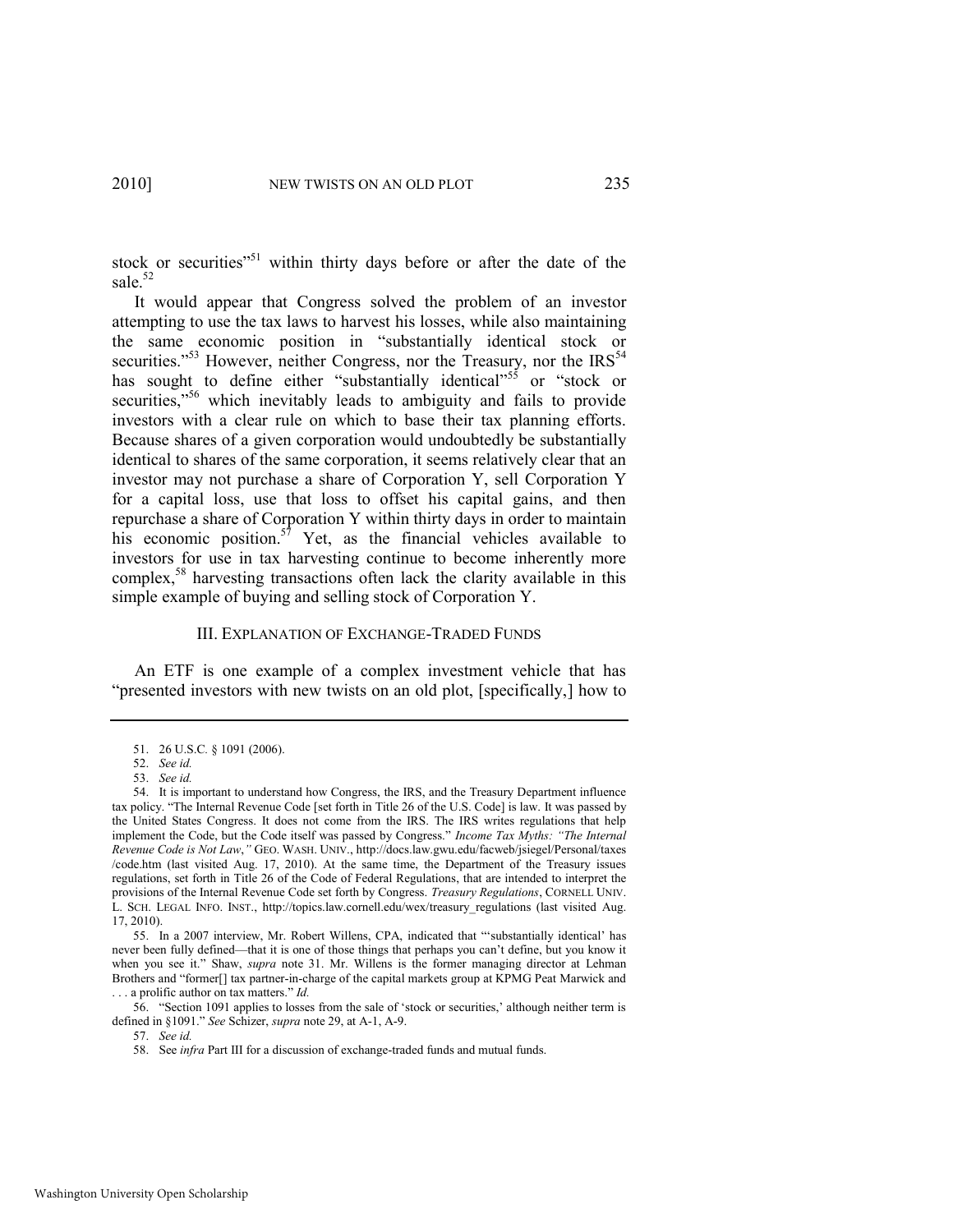<span id="page-8-4"></span><span id="page-8-2"></span><span id="page-8-0"></span>take advantage of loopholes in the wash-sale rule without running afoul of it."<sup>59</sup> Registered with the Securities and Exchange Commission (SEC) under the Investment Company Act of  $1940^{60}$  as "open-end[] funds"<sup>61</sup> or "unit investment trusts," $62$  ETFs allow investors to enjoy a diversified investment through the "array of underlying securities" that comprise each ETF.<sup>63</sup> In turn, the underlying securities of each ETF will be indexed to specific "benchmarks—such as the S&P 500 Composite Price Index."  $64$ 

<span id="page-8-3"></span><span id="page-8-1"></span>In terms of providing diversity, ETFs are similar to traditional<sup>65</sup> mutual funds,<sup>66</sup> with both investment funds "provid[ing] an investor with access to an array of underlying securities through a single investment.<sup> $567$ </sup> There are some key distinctions, however, between these two types of investment funds that are important to the issue of taxation at hand. First, ETF shares<sup>68</sup> are traded on stock exchanges, just like shares of an individual corporation, with the price of the ETF shares constantly

62. A unit investment trust is "[a]n SEC-registered investment company which purchases a fixed, unmanaged portfolio of income-producing securities and then sells shares in the trust to investors.<sup>1</sup> *Unit Investment Trust*, INVESTORWORDS.COM, http://www.investorwords.com/5161/Unit\_Investment\_ Trust.html (last visited Aug. 17, 2010).

63. William A. Birdthistle, *The Fortunes and Foibles of Exchange-Traded Funds: A Positive Market Response to the Problems of Mutual Funds*, 33 DEL. J. CORP. L. 69, 72 (2008).

64. *Id*.; *see also Standard & Poor's Depositary Receipts*, YAHOO! FIN., http://finance.yahoo. com/q?s=SPY (last visited Aug. 17, 2010) (tracking the price movements of the S&P 500 index).

66. A mutual fund is an "open-end company," which "pools money from many investors and invests the money in stocks, bonds, short-term money-market instruments, or other securities." Mutual *Funds*, U.S. SEC. & EXCHANGE COMMISSION,<http://www.sec.gov/answers/mutfund.htm>(last visited Aug. 17, 2010). See *supra* not[e 61](#page-8-2) for the definition of an open-end fund.

67. *See* Birdthistle, *supra* not[e 63,](#page-8-3) at 72.

68. "ETF shares" refers to the shares purchased by individual investors of the exchange-traded fund itself, which is to be distinguished from the underlying securities of the fund.

<sup>59.</sup> A. Seddik Meziani & James G.S. Yang, *Use Exchange-Traded Funds to Harvest Tax Losses*, 74 PRAC. TAX STRATEGIES 272, 272 (2005). Furthermore, the phrase "new twists on an old plot" that was used in this Article and quoted in the text accompanying this footnote served as the inspiration for the title of this Note.

<sup>60. 15</sup> U.S.C. § 80a (2006).

<sup>61.</sup> An open-end fund is "[a] fund operated by an investment company which raises money from shareholders and invests in a group of assets, in accordance with a stated set of objectives." Open-End Fund, INVESTORWORDS.COM, http://www.investorwords.com/3436/open\_end\_fund.html (last visited Aug. 17, 2010); *cf. Closed-End Fund*, INVESTORWORDS.COM, http://www.investorwords.com/893/ closed end fund.html (last visited Aug. 17, 2010) (stating that "closed-end funds [issue a](http://www.investorwords.com/2651/issue.html) fixed number of shares to the [public](http://www.investorwords.com/3930/public.html) in an [initial public offering,](http://www.investorwords.com/2475/Initial_Public_Offering.html) after which time shares in the fund are bought and [sold o](http://www.investorwords.com/7717/sold.html)n [a stock exchange,](http://www.investorwords.com/4733/stock_exchange.html) and they are not obligated to issue new shares or redeem [outstanding shares](http://www.businessdictionary.com/definition/outstanding-shares.html) as open-end funds are").

<sup>65.</sup> Mutual funds have been around since the 1920s, with "America's first mutual fund," MFS Massachusetts Investors Trust, starting in 1924. Charles E. Rounds, Jr., *State Common Law Aspects of the Global Unwindings of the Madoff Ponzi Scheme and the Sub-Prime Mortgage Securitization Debacle: Buttressing the Thesis that Globalizing the American Law School Curriculum at the Expense of Instruction in Core Common Law Doctrine Will Only Further Provincialize It*, 27 WIS. INT'L L.J. 99, 108 (2009). State Street Research Investment Fund was also started in 1924. *Id.*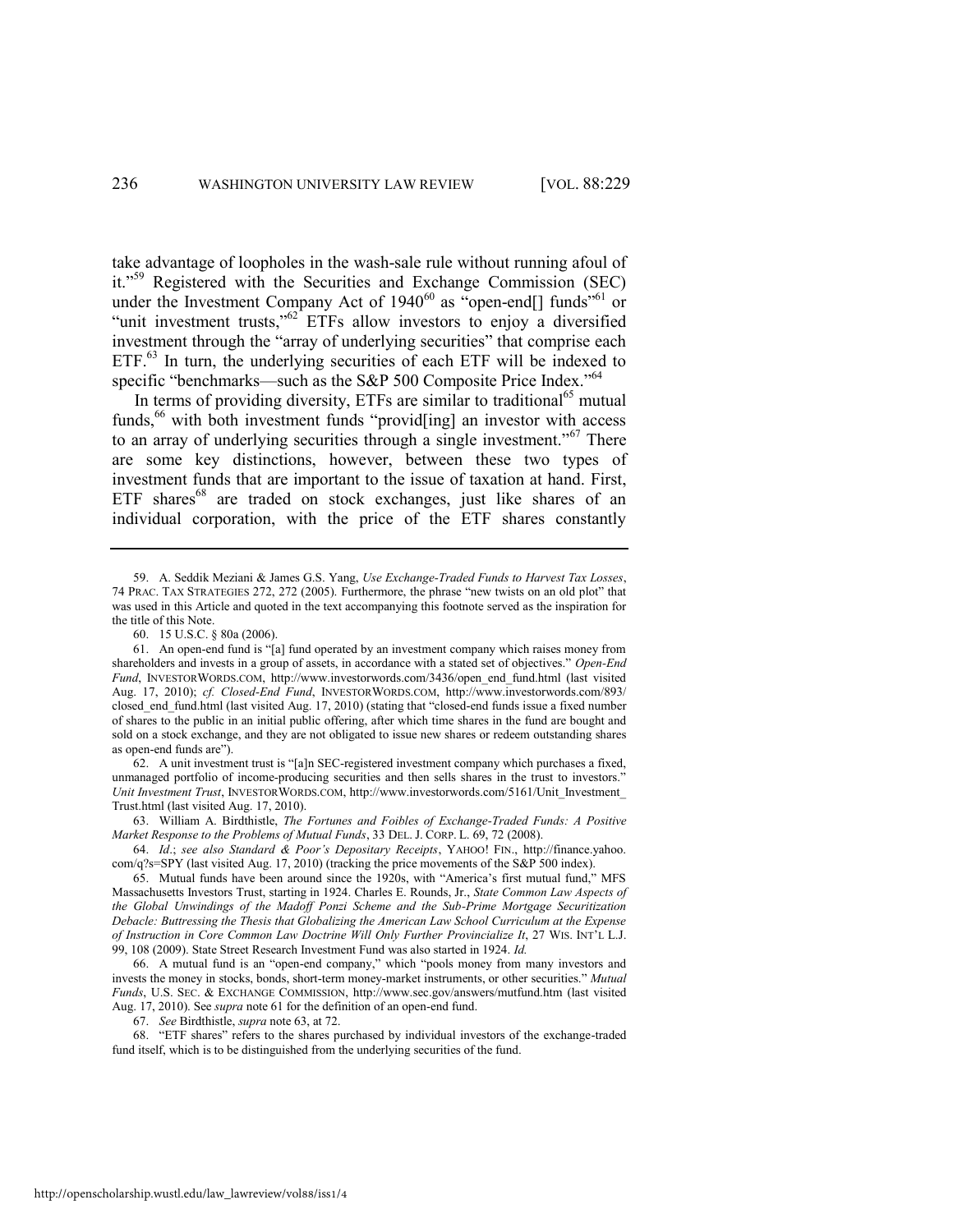<span id="page-9-4"></span><span id="page-9-2"></span>adjusting to meet market expectations.<sup>69</sup> In comparison, mutual funds are priced only at the close of each business day, $\frac{70}{3}$  based upon calculations of the net asset value  $(NAV)^{71}$  of the fund. Thus, an investor can trade ETFs throughout the day based on the supply and demand of the market, $72$ whereas a mutual fund owner can only "place a sell order and . . . [wait] until closing bell." $^{73}$ 

<span id="page-9-0"></span>Another key distinction between ETFs and mutual funds involves the management of the funds. As stated previously, ETFs are benchmarked to specific indexes,<sup>74</sup> maintaining an "ironbound connection to the index,"<sup>75</sup> regardless of "how specialized its index may be."<sup>76</sup> Consequently, the "price of the [ETF] shares at any given moment fairly equals the price of all the underlying securities in the fund's portfolio," $77$  and the fund must

*Id*.

72. Throughout the trading day, "the price at which investors buy and sell ETF shares may not necessarily equal the NAV of the portfolio of securities in the ETF." As a result, if "two investors sell[] the same ETF shares at different times on the same day[,] [they] may receive different prices for their shares‖; it is possible that both of these prices may be different than the ETF's NAV. INVESTMENT COMPANY INSTITUTE, 2009 INVESTMENT COMPANY FACT BOOK 43 (49th ed. 2009), *available at* http://www.icifactbook.org/pdf/2009\_factbook.pdf.

73. Birdthistle, *supra* not[e 63,](#page-8-3) at 78.

74. *Id.* at 72.

75. *Id.* at 82. In 2008, the SEC "granted exemptive relief" to some fund sponsors so that they could offer "fully transparent actively managed ETFs," as long as they met certain requirements. Among other obligations, these fund sponsors "must disclose each business day on their publicly available websites the identities and weightings of the component securities and other assets held by the ETF.‖ INVESTMENT COMPANY INSTITUTE, *supra* note [72,](#page-9-0) at 40. Rather than tracking the performance of a particular index, "an actively managed ETF's investment adviser, like that of an actively managed mutual fund, creates a unique mix of investments to meet a particular investment objective and policy." *Id.* For the purposes of this discussion, however, the term "ETF" will refer only to index-based ETFs that are designed exclusively to track a specified index. For reasons discussed later, an actively managed ETF or actively managed mutual fund does not present the same tax problems with respect to 26 U.S.C.  $\S$  1091(a) as presented by index-based ETFs, and conclusions reached for actively managed mutual funds should be equally applicable to actively managed ETFs.

76. Birdthistle, *supra* not[e 63,](#page-8-3) at 82.

77. *Id.* at 72.

A key component of . . . ETFs is transparency. . . . The composition of the ETF must be known publicly. . . . Only by comparing ETF shares to the corresponding prices of the underlying portfolio securities that the ETF holds can one ascertain whether the ETF shares are [properly] priced. . . . Every potential investor [in an ETF] knows that the ETF is attempting to replicate the performance and price of the [given index] and can evaluate the performance of the ETF on those terms.

<span id="page-9-3"></span><span id="page-9-1"></span><sup>69.</sup> *See* Birdthistle, *supra* not[e 63,](#page-8-3) at 69, 71.

<sup>70.</sup> *Id.* at 77.

<sup>71.</sup> The price of a mutual fund is based on the net asset value (NAV), which is calculated by multiplying the number of shares of each of the securities [the fund] owns by the respective closing prices of those shares. That aggregate product of the portfolio is then added to any cash or other assets owned by the fund, while liabilities—such as fees owed to the advisor or other service providers—are subtracted. The resulting sum is then divided by the total number of shares issued by the mutual fund.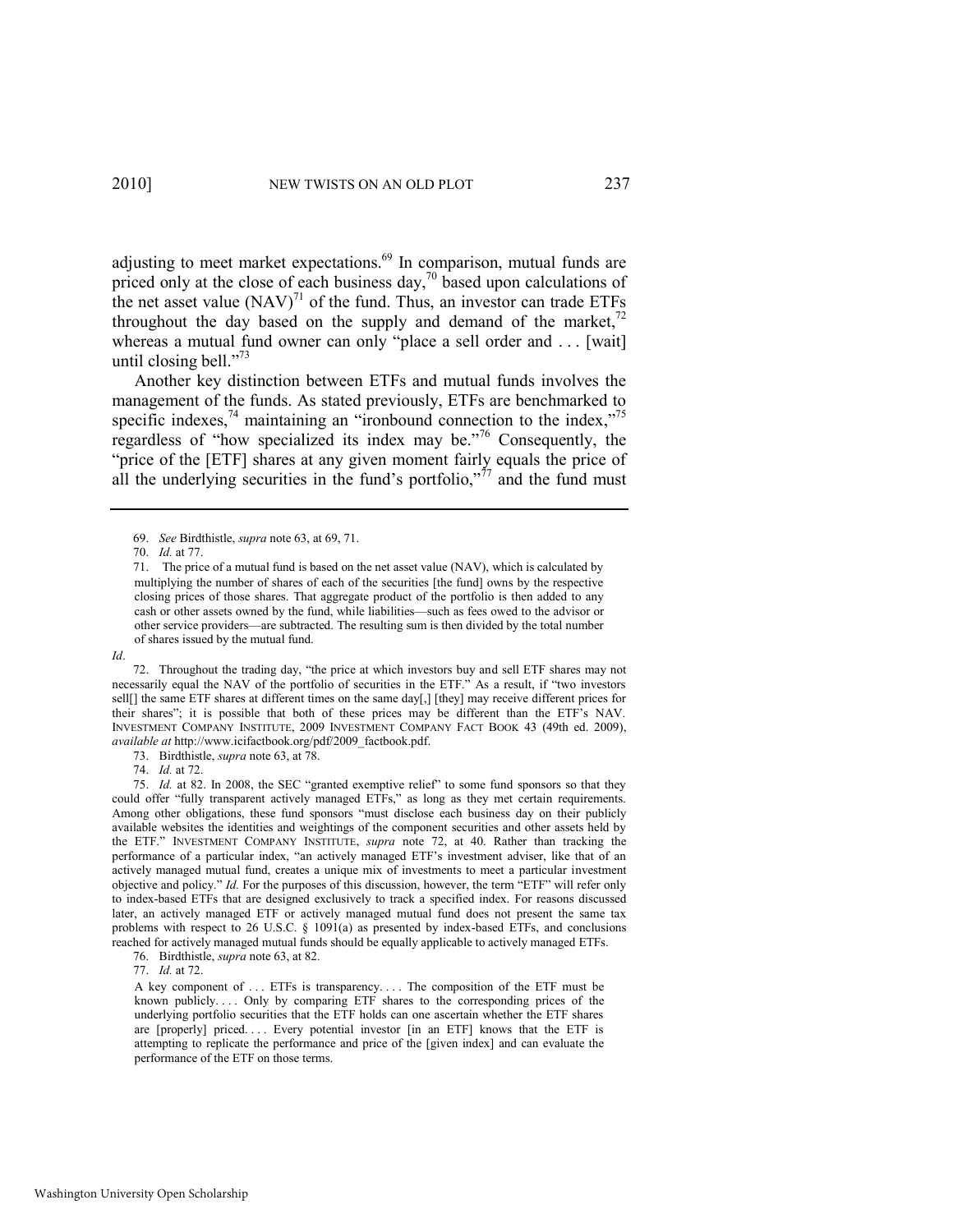―necessarily ride the financial difficulties [or advantages] down [or up] in value,"<sup>78</sup> as reflected by the benchmarked index. On the other hand, ―[m]utual funds can have actively managed portfolios, in which a professional investment adviser creates a unique mix of investments to meet a particular investment objective; or passively managed portfolios, in which the adviser seeks to track the performance of a selected benchmark or index."<sup>79</sup>

### <span id="page-10-0"></span>IV. HISTORY OF THE GROWTH OF EXCHANGE-TRADED FUNDS

<span id="page-10-1"></span>When the human element enters the investment equation, as it does with mutual funds, $80$  the possibility exists that greed may tempt fund managers to act outside of the securities regulations set forth for mutual funds.<sup>81</sup> Accordingly, it was not surprising when New York Attorney General Elliott Spitzer initiated an investigation in 2003 to examine "possible illegal market timing of mutual funds."<sup>82</sup> This investigation had a significant impact on the investment community. As a result of the investigation, new SEC regulations were drafted to address the "widespread malfeasance,"83 and investors lost confidence in mutual

*Id.* at 81. However, it is important to point out that the underlying securities of an ETF may not fully replicate that of the benchmark index. *Id.* at 79. The reason is that a fund sponsor might decide to track the index through use of "a representative sample of the securities in that index . . . [if the fund] might more efficiently attain its goals by trafficking in just that subset of securities." *Id.* at 79–80. 78. *Id.* at 82.

<sup>79.</sup> INVESTMENT COMPANY INSTITUTE, *supra* not[e 72,](#page-9-0) at 172.

<sup>80.</sup> *Id.* 

<sup>81.</sup> It was once stated that "[o]ur basic human emotions are also part of our evolutionary makeup: when we want to possess more, it is greed; when we want to protect more, it is fear." Richard S. Whitt, *Adaptive Policymaking: Evolving and Applying Emergent Solutions for U.S. Communications Policy*, 61 FED. COMM. L.J. 483, 505 (2009).

<sup>82.</sup> Birdthistle, *supra* note [63,](#page-8-3) at 99. The "most well-known" market timing allegations included using differences in time zones for purposes of arbitrage. *Id.* at 100–01. For example, if a mutual fund in the United States held stocks that were traded on the Tokyo Stock Exchange (TSE), differences in time zones would lead to the Japanese stocks being traded at different times of the day than stocks on the New York Stock Exchange (NYSE). *Id.* at 101. "Because mutual funds are priced just once a day, typically at the close of the New York stock markets at 4:00 p.m. eastern time," the fund may use the closing price for the TSE when calculating its NAV, even though there may have been "negative financial news" for those companies. *Id.* at 100–01. As a result, the NAV price may be too high "until" the shares are priced again the next day using fresh prices from the TSE." *Id.* at 101. This allowed hedge funds and other investors "to move large amounts of cash in and out of mutual funds quickly to profit through this time zone arbitrage." *Id.*; *see also id.* at 100 n.150 (citing John Kimelman, *Fresh Pricing Is a Draw for Exchange-Traded Funds*, N.Y. TIMES, Nov. 9, 2003, at 6) ("Several investigations into mutual fund trading practices are continuing, and Congress and the Securities and Exchange Commission are considering ways to change the industry's practices. Because of their constant repricing, exchange-traded funds, which track stock and bond indexes, have been conspicuously immune to these problems.").

<sup>83.</sup> Birdthistle, *supra* not[e 63,](#page-8-3) at 100.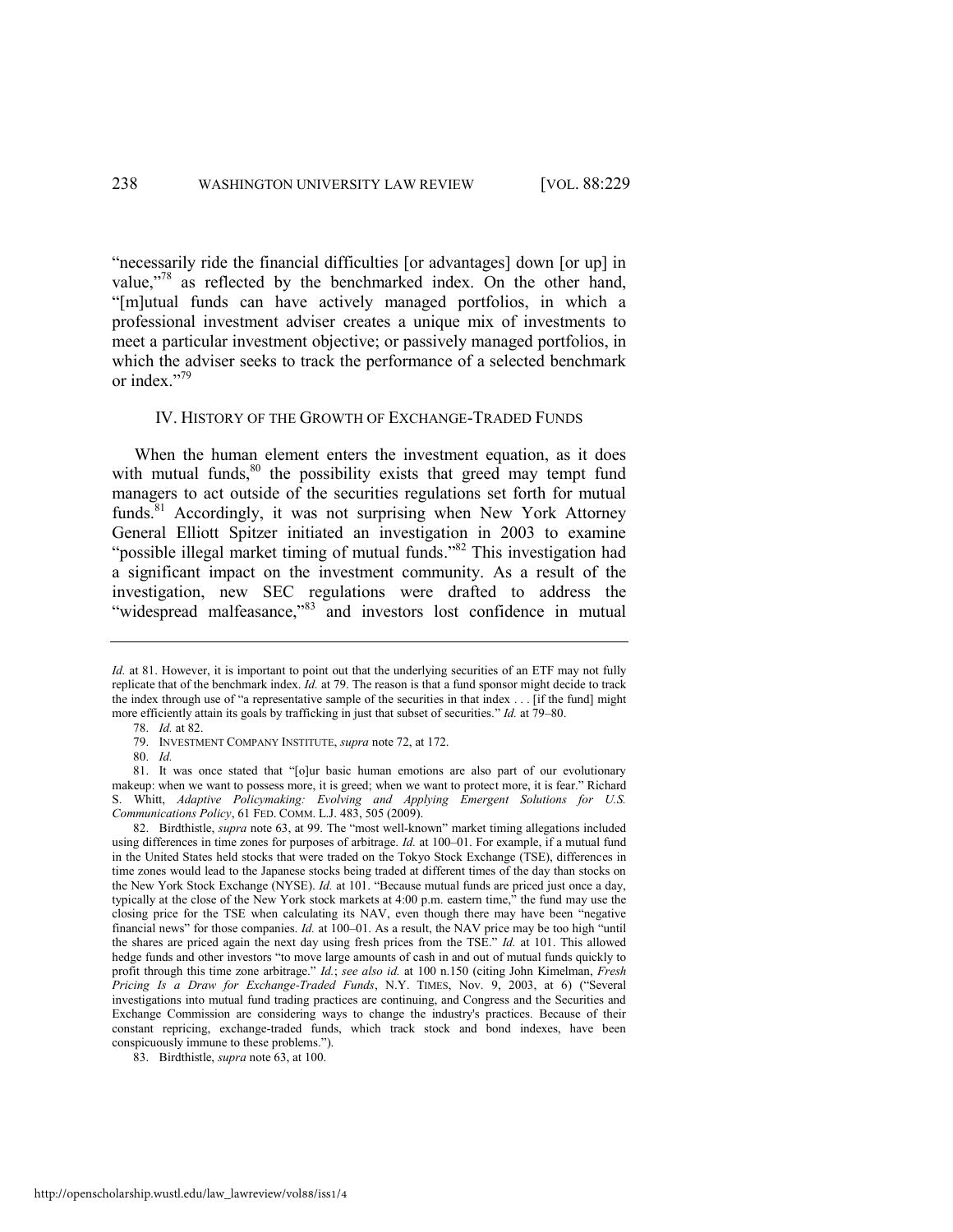funds.<sup>84</sup> With mutual funds being thought of as "tainted investment products,"<sup>85</sup> investors fled from mutual funds and looked to ETFs for their "perceived safety."<sup>86</sup> This transition led to a "rapid acceleration in the growth rate of ETFs,"<sup>87</sup> which had previously experienced a steady, but slow, increase to 120 funds and \$150 billion in assets since the first ETF was created in 1993.<sup>88</sup>

<span id="page-11-0"></span>The first ETF to be created was "known as Standard  $\&$  Poor's Depository Receipts (SPDRs, pronounced 'spiders')."<sup>89</sup> Through its initial 150,000 shares traded on the American Stock Exchange,<sup>90</sup> SPDRs represented "an investment trust which, in turn, held a portfolio of shares of common stock in all the companies in the S&P 500, in substantially the same proportion as the index."<sup>91</sup> Thus, SPDRs was able to effectively capture the idea of investing in the entire index by purchasing a "single" share" of the ETF.<sup>92</sup>

As more and more investors look to incorporate ETFs into their investment strategies, these funds continue to show strong signs of growth.<sup>93</sup> For example, "over the period of 2000 to 2008, there were  $758$ ETFs created, with the majority being offered in the last three years."<sup>94</sup> Furthermore, this increase in funds has led to a net increase of \$661 billion in new ETF shares between 1998 and  $2008<sup>95</sup>$  In 2008 alone, there were 149 ETFs created and 50 liquidated, bringing the total number of ETFs to 728 at year end.<sup>96</sup> "By many accounts, the flow of assets into ETFs is

<sup>84.</sup> *Id.*

<sup>85.</sup> *Id.* 

<sup>86.</sup> *Id.*  87. *Id.* 

<sup>88.</sup> *Id.* at 99. 89. *Id.* at 76.

<sup>90.</sup> SPDRs is now recognized as the SPDR S&P 500 ETF, which represents the SPDR Trust Series 1, and trades under the ticker symbol SPY. *ETFs SPY Overview*, AMEX, http://www.amex.com/ etf/prodInf/EtPiOverview.jsp?Product\_Symbol=SPY (last visited Aug. 17, 2010). The fund continues to "seek investment results that . . . generally correspond to the price and yield performance of the Standard & Poor's 500 Composite Stock Price Index." *Id.* As of March 30, 2010, there were 684,832,000 shares of SPY outstanding, demonstrating significant growth since 1993. *Id.* 

<sup>91.</sup> *See* Birdthistle, *supra* not[e 63,](#page-8-3) at 76–77.

<sup>92.</sup> *Id.* at 77.

<sup>93.</sup> *See generally* INVESTMENT COMPANY INSTITUTE, *supra* note [72,](#page-9-0) at 46–47. Also, consider that, in 2008, global and international ETFs issued \$25 billion of new shares, whereas "mutual funds that invested in foreign markets experienced substantial outflows in 2008." Id.

<sup>94.</sup> *Id.* at 47.

<sup>95.</sup> *Id.* at 46. Note that "ETFs that track large cap domestic equity indexes, such as the S&P 500, managed \$185 billion or 35 percent of all assets invested in ETFs." *Id.* 

<sup>96.</sup> *Id.* at 47. The total number of ETFs at year end from 2000 to 2008 are as follows: 80 (2000), 102 (2001), 113 (2002), 119 (2003), 152 (2004), 204 (2005), 359 (2006), 629 (2007), and 728 (2008). *Id.*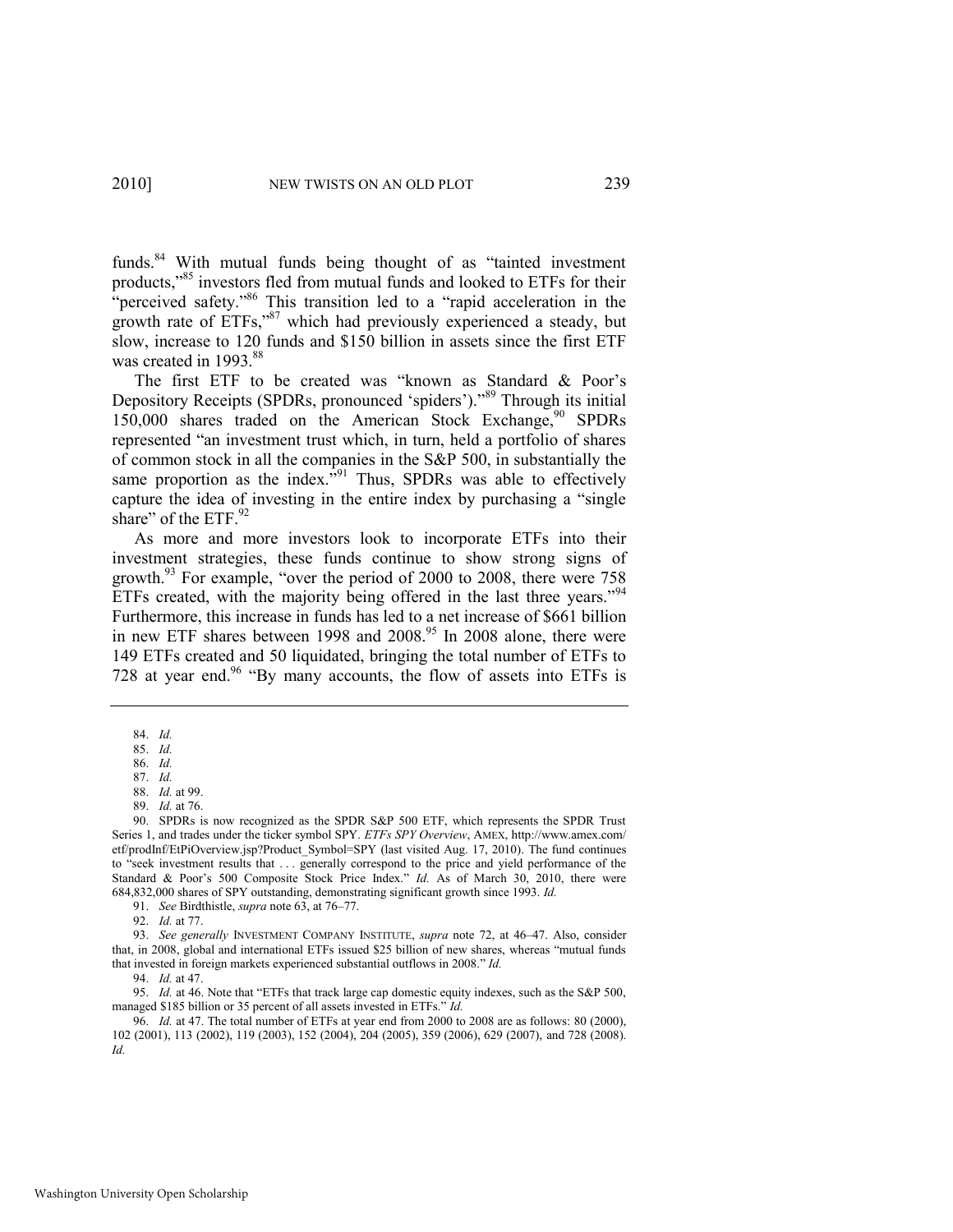<span id="page-12-0"></span>projected to continue rising—to more than \$2 trillion—in the next few years."97

# <span id="page-12-1"></span>V. DISCUSSION OF SECTION 1091

It is clear from the discussion above that ETFs have significantly grown in popularity, becoming an important part of many investors' portfolios.<sup>98</sup> Priced moment to moment to reflect the price of the underlying securities,<sup>99</sup> it was also explained above that ETFs can be traded on stock markets throughout the day, based on supply and demand, like any other equity security.<sup>100</sup> Because of the relative ease of trading ETF shares, investors could easily harvest their losses by purchasing or selling ETFs in conjunction with similar stocks,<sup>101</sup> mutual funds, $102$  or other ETFs.<sup>103</sup> The objective of these transactions would, of course, be to sell one security (stock, mutual fund, or ETF) and simultaneously purchase an ETF that would similarly maintain the investor's position in

101. For example, consider an investor who has experienced losses on his shares of Bank of America Corporation (BAC), but, at the time, there is also a "buy recommendation" on BAC by analysts, indicating the stock price is likely to rise. *See generally* Meziani, *supra* not[e 59,](#page-8-0) at 275. That investor could sell his shares of BAC for a loss and simultaneously purchase shares of an ETF such as Financial Select Sector SPDR (XLF), of which 10.12% consists of BAC stock. *Holdings for Financial Select SPDR (XLF)*, YAHOO! FIN., http://finance.yahoo.com/q/hl?s=XLF (last visited Aug. 17, 2010); *see also* Meziani, *supra* not[e 59,](#page-8-0) at 278. This allows the investor to enjoy the tax benefits of the loss on BAC, while still providing him exposure to BAC and to the entire financial sector. *See id.*

102. For example, an investor may sell his stake in the Vanguard 500 Index Fund (VFINX), which ―employs a passive management investment approach designed to track the performance of the Standard & Poor's 500 index," and then the investor may immediately purchase an equal equity stake in SPDR S&P 500 ETF (SPY), which is an ETF that also tracks the S&P 500 index. *Vanguard 500 Index Investor (VFINX)*, YAHOO! FIN., http://finance.yahoo.com/q?s=VFINX (last visited Aug. 17, 2010). *See* Meziani, *supra* note [59,](#page-8-0) at 276; *see also supra* note [90](#page-11-0) (discussing SPY). This exchange allows the investor to realize his tax losses, while, at the same time, maintaining his broad exposure in the S&P 500 index. *See* Meziani, *supra* not[e 59,](#page-8-0) at 276.

103. For example, an investor may sell his losing shares of the Vanguard Emerging Market ETF (VWO), an ETF that "seeks to track the performance of the MSCI Emerging Markets index," in order to realize a capital loss. *Vanguard Emerging Markets stock ETF (VWO)*, YAHOO! FIN., http:// finance.yahoo.com/q?s=vwo (last visited Aug. 17, 2010). Then, the investor may immediately purchase shares of iShares MSCI Emerging Markets Index (EEM), which also "seeks investment results that correspond generally to the price and yield performance of the MSCI Emerging Markets index.‖ *iShares MSCI Emerging Markets Index (EEM)*, YAHOO! FIN., http://finance.yahoo.com/ q?s=eem (last visited Aug. 17, 2010). Essentially, despite the two ETFs being sold by separate companies, they are set up to track the same index. *See* Meziani, *supra* not[e 59,](#page-8-0) at 276–77. By selling one of these ETFs and purchasing the other, the investor would be able to maintain his position in the market. *See id.*

<span id="page-12-2"></span><sup>97.</sup> *See* Birdthistle, *supra* not[e 63,](#page-8-3) at 74.

<sup>98.</sup> *See supra* note[s 80](#page-10-0)–[97 a](#page-12-0)nd accompanying text.

<sup>99.</sup> *See supra* text accompanying not[e 77.](#page-9-1)

<sup>100.</sup> *See supra* text accompanying not[e 69.](#page-9-2)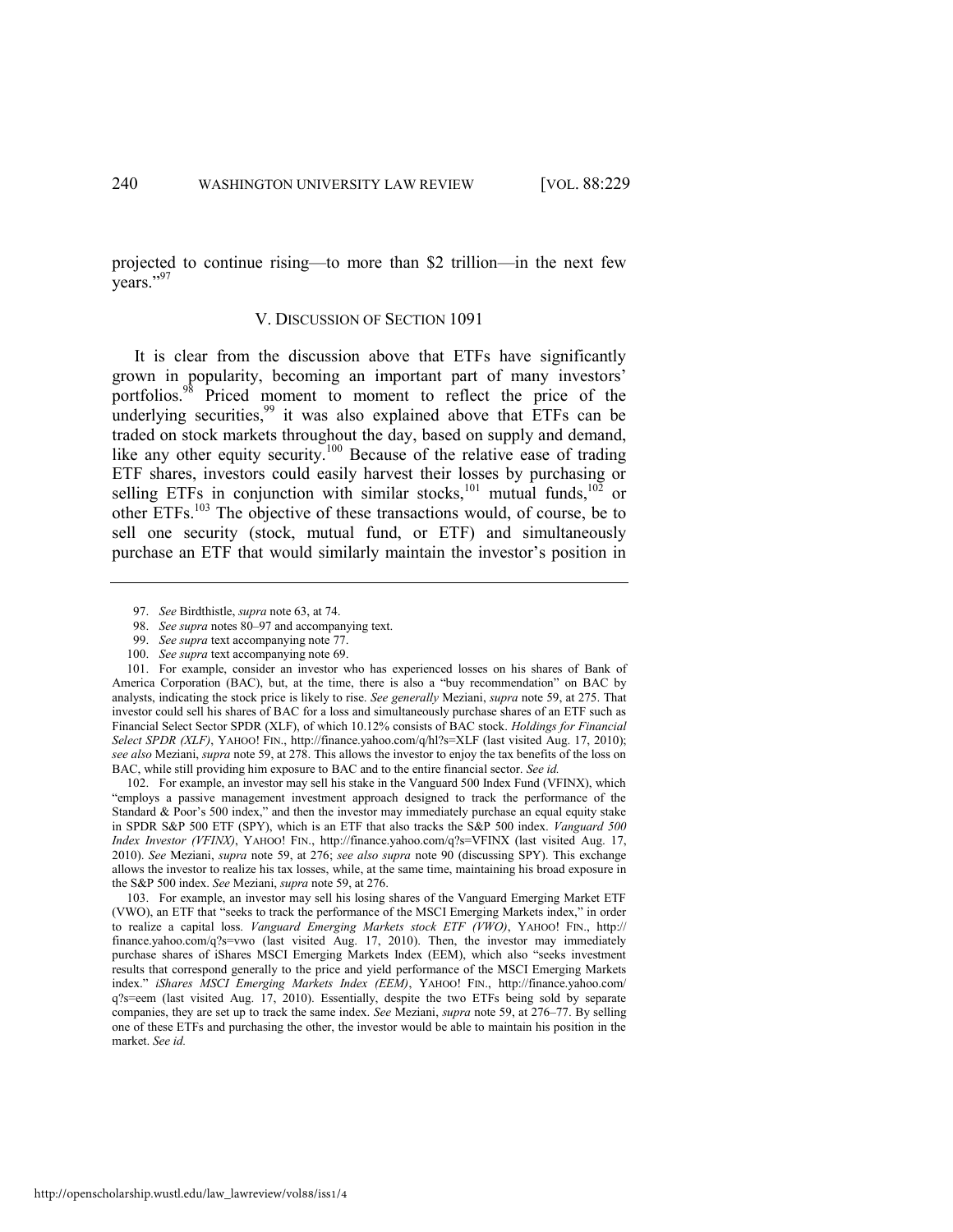the market.<sup>104</sup> However, despite the opportunity to maintain the investor's position in the market, to which Congress has demonstrated its opposition in § 1091,<sup>105</sup> "legal scholars have virtually ignored ETFs"<sup>106</sup> with respect to the Wash Sale Rule.

By failing to define "substantially identical stock or securities"<sup>107</sup> in § 1091, Congress, the Treasury, and the IRS have left many questions unanswered regarding the tax liability of an investor who uses ETFs to harvest his capital losses. For instance, can an investor realize his capital losses by selling his stock in a company for a loss, and then buying an ETF within thirty days that contains that stock as one of its underlying securities?<sup>108</sup> Can an investor sell, for a loss, a mutual fund that tracks a specific index and then purchase an ETF that tracks the same index within a thirty-day period and still recognize the  $loss<sup>109</sup>$  Can an investor sell an ETF that tracks a particular index for a loss and then purchase an ETF from a different company that tracks the same index within the thirty-day period and still recognize the  $loss<sup>110</sup>$  The forthcoming discussion<sup>111</sup> and subsequent analysis<sup>112</sup> will address each of these questions.

# *A. Statutory Construction*

Before such specific questions can be addressed, however, one's quest to fully understand the tax implications of the Wash Sale Rule with respect to ETFs must begin with an understanding of how the phrase "substantially identical stock or securities"<sup>113</sup> in § 1091 relates to ETFs. To gain this understanding, two questions must be addressed. First, is an ETF  $\alpha$  "stock or security"?<sup>114</sup> And, second, how closely related must the ETF be to another security to be considered "substantially identical"?<sup>115</sup>

<sup>104.</sup> For purposes of this discussion, the transactions at issue will be those where a stock, mutual fund, or ETF is sold for a loss, and an ETF is purchased by the investor within thirty days of the sale. It is worthy to note that the investor could just as easily sell an ETF for a loss and then purchase a stock or mutual fund; however, the author believes that the conclusions reached from this discussion would be the same with respect to other variations of these transactions, and, for that reason, the discussion remains more narrowly focused.

<sup>105.</sup> *See* 26 U.S.C. § 1091(a) (2006).

<sup>106.</sup> *See* Birdthistle, *supra* not[e 63,](#page-8-3) at 69.

<sup>107.</sup> *See supra* note[s 55](#page-7-0)–[56.](#page-7-1) 

<sup>108.</sup> *See infra* Part VI.A.

<sup>109.</sup> *See infra* Part VI.B.

<sup>110.</sup> *See infra* Part VI.C.

<sup>111.</sup> *See infra* Part V.A–B.

<sup>112.</sup> *See infra* Part VI.

<sup>113.</sup> *See* 26 U.S.C. § 1091(a) (2006).

<sup>114.</sup> *See infra Part V.A.1* (defining "stock or securities").

<sup>115.</sup> *See infra Part V.A.2* (defining "substantially identical").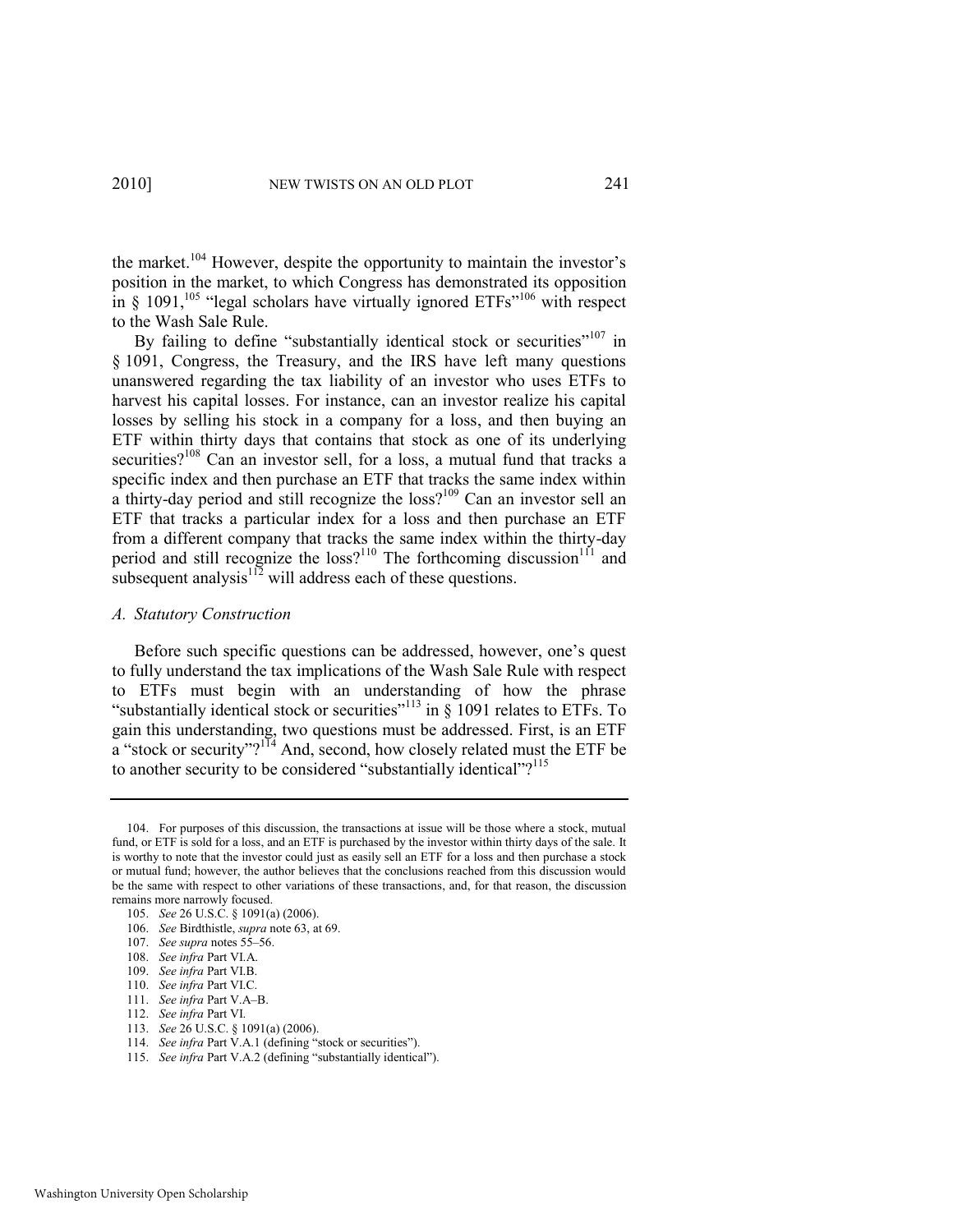# *1. Defining "Stock or Securities"*

<span id="page-14-0"></span>While § 1091 and the Treasury Regulations thereunder fail to define "stock or securities,"<sup>116</sup> the IRS has provided a good starting place for understanding this phrase in its General Counsel Memorandum (GCM)  $38,369$ .<sup>117</sup> In GCM  $38,369$ , the agency addressed the issue of "whether Treasury bill futures are 'securities' for purposes of  $\S$  1091's wash sale rules."<sup>118</sup> While the IRS's *conclusion* in GCM 38,369 that "Treasury bill futures are 'securities' for purposes of section 1091 because they are  $r_{\text{in}}$  in the securities to purchase an evidence of indebtedness $\frac{m_1}{10}$  is not much help in defining whether ETFs are "securities" for purposes of  $\S$  1091, the *analysis* provided by the IRS proves to be very helpful.

In defining whether Treasury bills are "securities" for purposes of § 1091, the IRS in GCM 38,369 focused on other places in the Code where the term "securities" is used.<sup>120</sup> Despite the acknowledgement in GCM 38,369 that "there is no indication in the legislative history that any other definition of 'security' or 'securities' set forth in the Internal Revenue Code was specifically intended to apply for purposes of section  $1091$ ," $^{121}$  the IRS further asserted that "one must consider any general congressional intent that may be gleaned from the Code and section  $1091.^{122}$  Thus, in searching for congressional intent, GCM 38,369 searched the Code for consistent use of the term "securities" because, "[a]s a matter of statutory interpretation, [if] Congress expressly treats an item consistently throughout many sections of the Code [it] may provide strong evidence that the item should be similarly treated for purposes of a section in which the item is not expressly addressed." $123$  Accordingly, GCM 38,369 analyzed how the term "security" is defined in four other sections

<sup>116.</sup> *See supra* text accompanying note[s 55](#page-7-0)–[56.](#page-7-1)

<sup>117.</sup> I.R.S. Gen. Couns. Mem. 38,369 (May 9, 1980) [hereinafter GCM 38,369]. Tax practitioners will often look to General Counsel Memoranda (GCM) "[if] they are unable to find court cases that address the issue at hand.‖ Edward J. Schnee, *The Value of an IRS General Counsel Memorandum*, J. ACCT. 62 (June 1998), *available at* http://www.allbusiness.com/accounting/680960-1.html. GCMs ―generally [offer] guidance—extensively crossreferenced and updated to reflect current IRS policy for IRS district offices to use in formulating positions. . . . They . . . appear to provide a better foundation than letter rulings for well-reasoned decisions." *Id.* 

<sup>118.</sup> *See* GCM 38,369, *supra* not[e 117.](#page-14-0) 

<sup>119.</sup> *Id.* 

<sup>120.</sup> *Id.* 

<sup>121.</sup> *Id.*  122. *Id.* 

<sup>123.</sup> *Id.*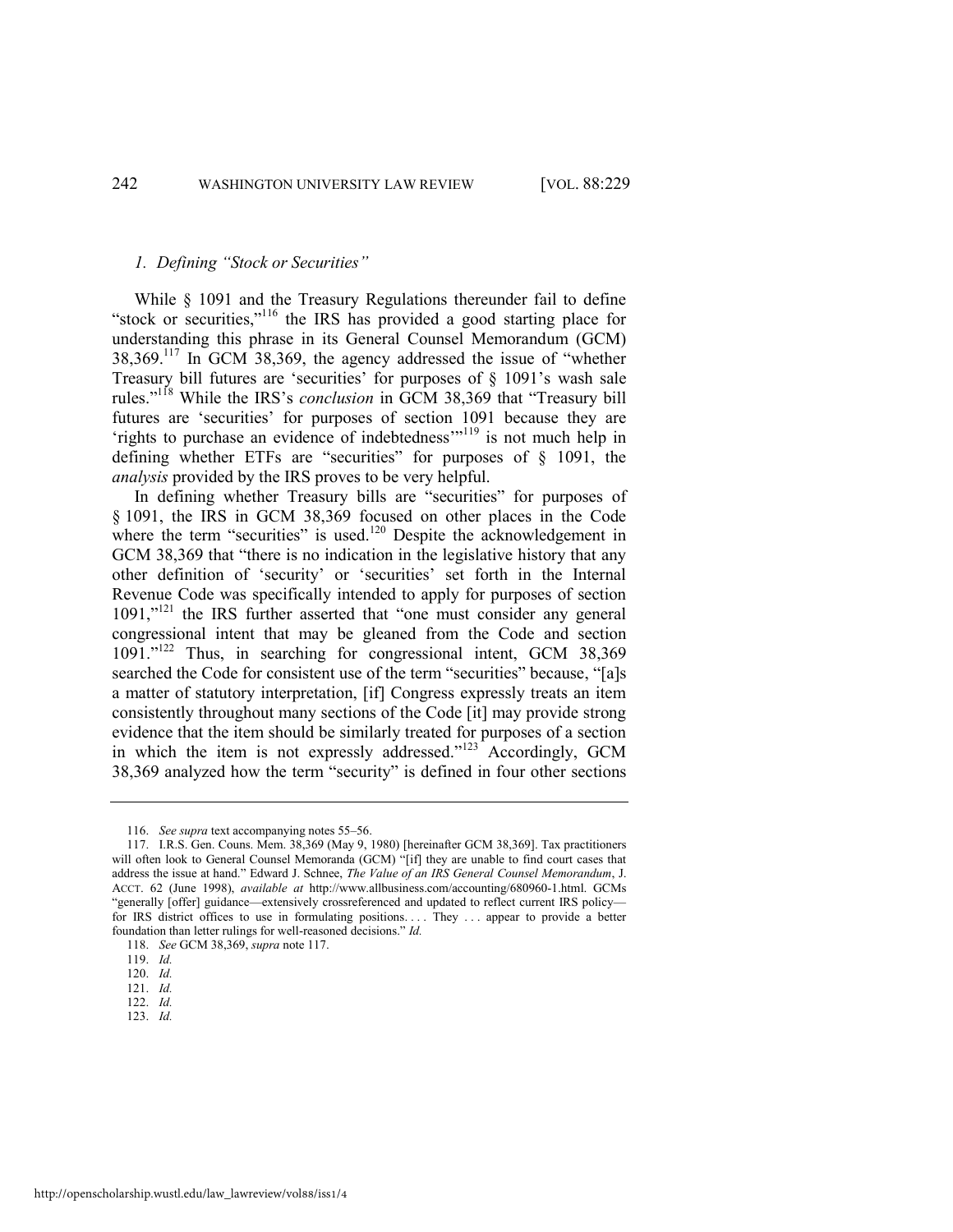of the Code: §§ 165(a)(2),<sup>124</sup> 1236(c),<sup>125</sup> 402(a)(3),<sup>126</sup> and 6323–6324.<sup>127</sup> Lacking consistency and "conflicting in their content," $128$  however, the IRS in GCM 38,369 refused to accept the statutory definitions set forth in these sections due to the simple assertion that *any* of the conflicting definitions "might reflect the intent of Congress with respect to section  $1091.^{,129}$ 

<span id="page-15-0"></span>Instead, the IRS focused on the purpose of  $\S$  1091, which is "to prevent" tax manipulation by a taxpayer who attempts to recognize a loss on the sale of 'securities' while maintaining an identical or nearly identical investment position."<sup>130</sup> In discussing the purpose of  $\S$  1091, GCM 38,369 cited the discussion of call options<sup>131</sup> in GCM 38,285,<sup>132</sup> in which the IRS

126. IRS Code § 402(a)(3) defines "securities" for the purposes of § 402(a), dealing with "the taxability of a beneficiary of an employees' trust," as "only shares of stock and bonds or debentures issued by a corporation with interest coupons or in registered form." See GCM 38,369, *supra* note 117; *see also* 26 U.S.C. § 402(a)(3) (2006).

127. GCM 38,369 analyzed how the term "security" is used in §§ 6323-24. *See* GCM 38,369, *supra* not[e 117.](#page-14-0) GCM 38,369 explained that when dealing with these two sections,

which deal with the validity of certain tax liens, section  $6323(h)(4)$  defines the term ―security‖ to mean any bond, debenture, note or certificate or other evidence of indebtedness, issued by a corporation or a government or political subdivision thereof, with interest coupons or in registered form, share of stock, voting trust certificate, or any certificate of interest or participation in, certificate of deposit or receipt for, temporary or interim certificate for, or warrant or right to subscribe to or purchase, any of the foregoing; negotiable instrument; or money.

*See* GCM 38,369, *supra* not[e 117;](#page-14-0) *see also* 26 U.S.C. §§ 6323–6324 (2006).

128. "Compare sections  $165(g)(2)$  and  $402(a)(3)$  ('securities would not encompass rights to purchase evidences of indebtedness') with sections  $1083(f)$ ,  $1236(c)$ , and  $6323(h)(4)$  ('securities' would encompass rights to purchase evidences of indebtedness).‖ *See* GCM 38,369, *supra* note [117;](#page-14-0)  *see also* 26 U.S.C. §§ 1083(f), 1236(c), 6323(h)(4) (2006).

131. A call option is "[a]n agreement that gives an investor the right (but not the obligation) to buy a stock, bond, commodity, or other instrument at a specified price within a specific time period." Call *Option*, INVESTOPEDIA.COM, http://www.investopedia.com/terms/c/calloption.asp (last visited Aug. 17, 2010). When analyzing Treasury bills in GCM 38,369, the IRS focused on GCM 38,285's holding that call options are equivalent to the underlying stock because, like call options and their underlying stock, the "[y]ield rates on Treasury bills and Treasury bill futures will react to changes in economic conditions in a similar manner." GCM 38,369, *supra* not[e 117.](#page-14-0) Essentially, "as interest rates change[,]

<sup>124.</sup> GCM 38,369 analyzed how the term "security" is used in  $\S$  165(a)(2). *Id.* GCM 38,369 explained that for purposes of § 165, § 165(g) provides the applicable definition,

which deals with losses from "worthless securities," as a share of stock in a corporation; a right to subscribe for, or to receive, a share of stock in a corporation; or a bond, debenture, note, or certificate or other evidence of indebtedness, issued by a corporation or by a government or political subdivision thereof, with interest coupons or in registered form.

*Id.*; *see also* 26 U.S.C. § 165(g)(2) (2006).

<sup>125.</sup> IRS Code  $\S$  1236(c) defines "securities" "to mean any share of stock in any corporation, certificate of stock or interest in any corporation, note, bond, debenture, or evidence of indebtedness, or any evidence of an interest in or right to subscribe to or purchase any of the foregoing." See GCM 38,369, *supra* not[e 117;](#page-14-0) *see also* 26 U.S.C. § 1236(c) (2006).

<sup>129.</sup> *See* GCM 38,369, *supra* not[e 117.](#page-14-0) 

<sup>130.</sup> *Id.*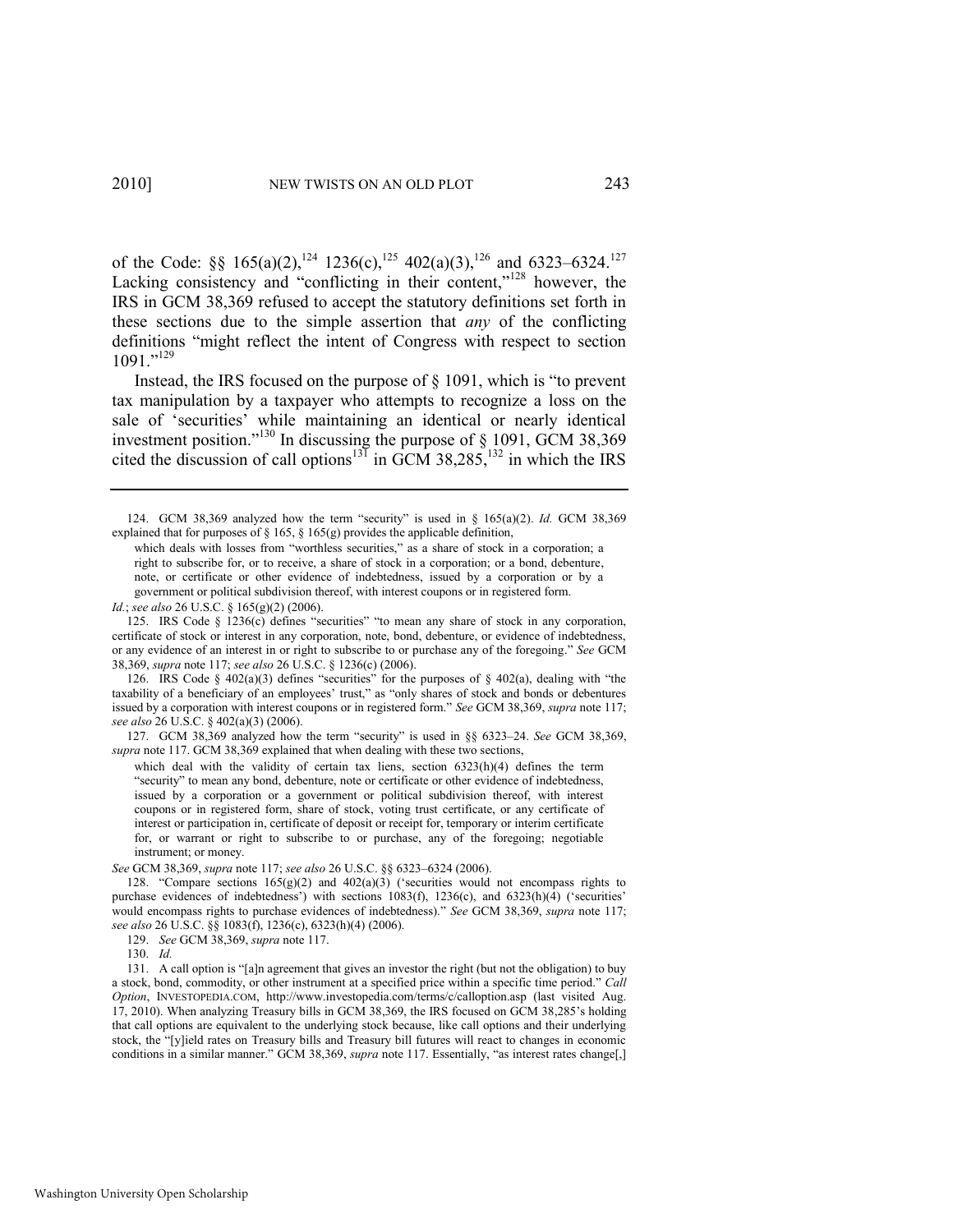declared call options to be securities for purposes of § 1091 since they ―can be a substitute for trading in the underlying stock and the price of the option is directly related to the price of the underlying stock."<sup>133</sup> By definition, ETFs also serve as a means of replicating a diversified position in the underlying stocks,<sup>134</sup> and the share price of the ETF is directly related to the price of the underlying stocks of the fund.<sup>135</sup> Thus, based on the above analysis, $^{136}$  the logical conclusion can be drawn that ETFs should be considered "securities" for purposes of  $\S$  1091.

# <span id="page-16-1"></span><span id="page-16-0"></span>*2. Defining "Substantially Identical"*

While there is a strong sense that ETFs should be considered "securities" for purposes of  $\S$  1091,<sup>137</sup> there is less certainty in the tax community regarding the definition of "substantially identical."<sup>138</sup> As stated previously,<sup>139</sup> while not binding on the definition in  $\S$  1091, other examples in the Code where the phrase "substantially identical" is used may indicate a consistent congressional intent for use of the term "substantially identical."<sup>140</sup> Again, however, there is discrepancy between how the term is applied in different areas of the Code and the corresponding Treasury regulations. For example, 26 C.F.R. § 1.148-  $4(b)(2)(ii)$  establishes the standard that bonds are substantially identical if their "interest rate, maturity, and payment dates are the same," $141$ essentially setting forth that, for all intents and purposes, the bonds are exactly the same. On the other hand, 26 C.F.R.  $\S$  1.199-3(i)(6)(B)(iv) states that computer software is considered substantially identical if it has

the prices of both the Treasury bill and the [Treasury bill] future" will adjust in equivalent amounts. *See id.* Thus, for a case involving the Wash Sale Rule for Treasury bills and Treasury bill futures, like call options and equity ownership in the underlying stock, investors could "avoid the purpose of the wash sales provisions if they can recognize a loss on their 'wash sales,'" realized by selling the Treasury bill or closing out the future contract and maintaining their position in the alternative investment. *Id.* 

<sup>132.</sup> I.R.S. Gen. Couns. Mem. 38,285 (Feb. 22, 1980)

<sup>133.</sup> GCM 38,369, *supra* not[e 117.](#page-14-0) 

<sup>134.</sup> *See supra* text accompanying not[e 75.](#page-9-3)

<sup>135.</sup> *See supra* text accompanying not[e 77.](#page-9-1)

<sup>136.</sup> *See supra* note[s 130](#page-15-0)–35 and accompanying text.

<sup>137.</sup> *See supra* note[s 134](#page-16-0)–35.

<sup>138. &</sup>quot;Considering the lack of a concrete definition of 'substantially identical' securities by the IRS in the case of ETFs, opinions widely diverge‖ with respect to Congress's intent in § 1091. *See*  Meziani, *supra* not[e 59,](#page-8-0) at 277.

<sup>139.</sup> *See* GCM 38,369, *supra* not[e 117.](#page-14-0) 

<sup>140.</sup> *Id.* 

<sup>141. &</sup>quot;Generally, bonds are substantially identical if the stated interest rate, maturity, and payment dates are the same." 26 C.F.R. § 1.148-4 (b)(2)(ii) (1999).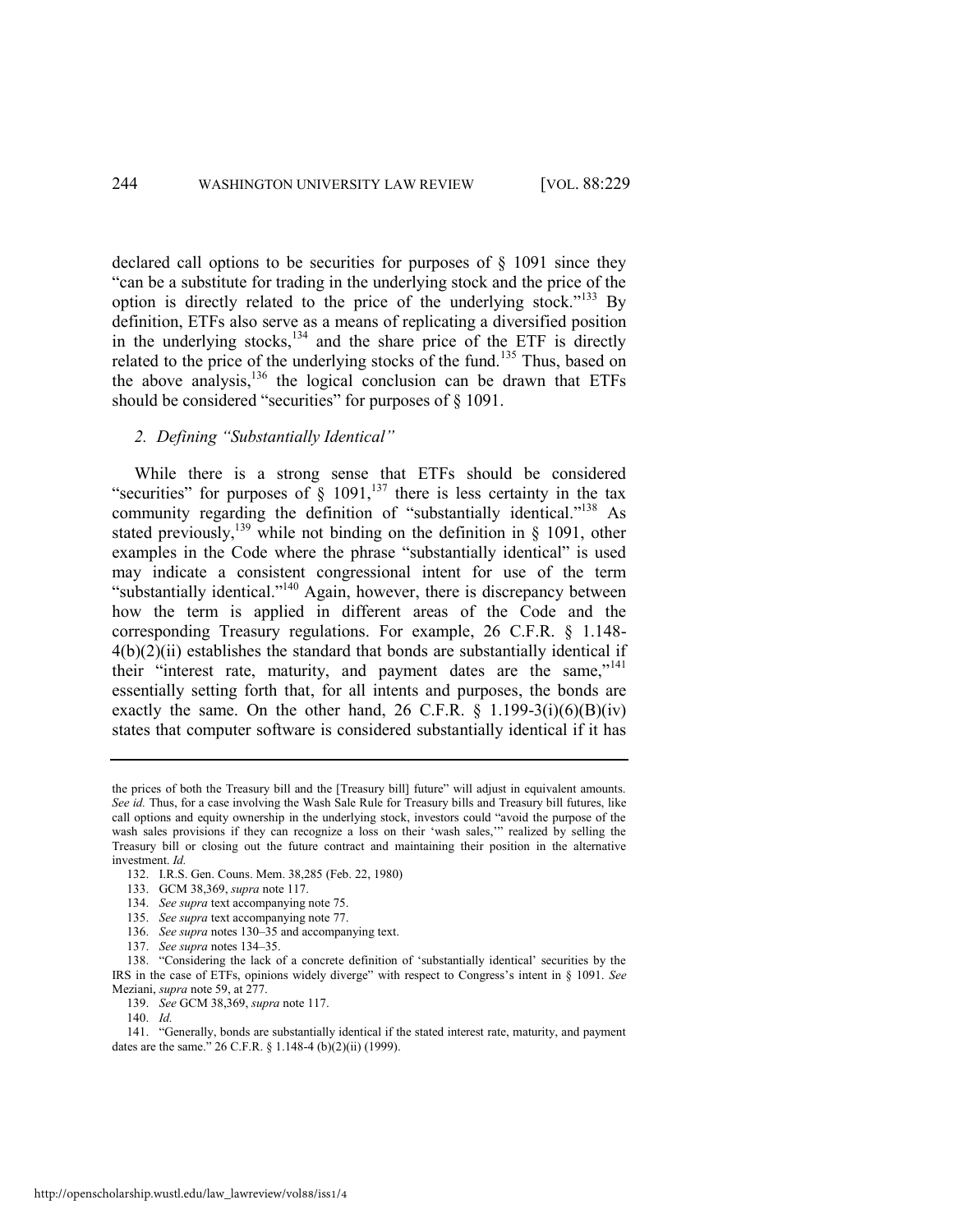the "same functional result . . . and has a significant overlap of features," $142$  thus providing a standard that indicates that the items in question should be fairly similar, but do not have be exactly identical.<sup>143</sup>

The United States Court of Appeals for the Third Circuit in *Hanlin v. Commissioner*<sup>144</sup> sought to bring some clarity to the term "substantially identical." The Third Circuit asserted that, in the context of the Wash Sale Rule, "[t]he words 'substantially identical' indicate that something less than precise correspondence will suffice to make the transaction a wash sale."<sup>145</sup> But rather than define how much "less than precise correspondence" is necessary to find that securities are "substantially identical," the Third Circuit stated that "the 'something' less that is required consists of economic correspondence exclusive of differentiations so slight as to be unreflected in the acquisitive and proprietary habits of stocks and securities.<sup>"146</sup> In other words, *Hanlin* held that the security does not have to be identical, but it cannot leave the taxpayer in the same economic position in which he was prior to the Wash Sale transaction.<sup>147</sup>

While helpful in explaining that "substantially identical" *can* be less than *entirely* identical,<sup>148</sup> *Hanlin* provides little help in determining the boundaries of what constitutes "substantial" in complex situations of trading ETFs in exchange for stocks, mutual funds, or other similar ETFs where the securities will be close to identical, but not entirely identical. And the IRS has remained uncommitted to defining the boundaries of "substantially identical," merely stating in its recent Publication 550,<sup>149</sup>

<span id="page-17-0"></span><sup>142. &</sup>quot;For purposes of  $(i)(6)(iii)(B)$  of this section, substantially identical software is computer software that—(1) . . . [H]as the same functional result as the online software described in paragraph  $(i)(6)(iii) \ldots$ ; and (2) Has a significant overlap of features or purpose with the online software described in paragraph (i)(6)(iii) . . ." 26 C.F.R. § 1.199-3(i)(6)(B)(iv) (2008).

<sup>143.</sup> The word "significantly" is not defined in the Code for purposes of 26 C.F.R. § 1.199- $3(i)(6)(B)(iv)$ , but common usage indicates that "significantly" means "of a noticeably or measurably large amount," but not direct correlation. See Significant, MERRIAM-WEBSTER, http://www.merriamwebster.com/dictionary/significant (last visited Aug. 17, 2010).

<sup>144.</sup> Hanlin v. Comm'r, 108 F.2d 429, 430 (3d Cir. 1939).

<sup>145.</sup> *Id.* at 430 (citing Recent Case, 52 HARV. L. REV. 530, 531 (1939)).

<sup>146.</sup> *Hanlin*, 108 F.2d at 430. The Third Circuit further explains that

<sup>[</sup>w]hen the taxpayer's ability to pay is diminished by the realization of losses, these losses should and do operate to reduce his tax. The wash sales provision is designed to eliminate fictitious losses. As losses are a matter of economics, so the fiction lies in the lack of any change in the economic position on the part of the taxpayer. *Id.* 

<sup>147.</sup> *Id.*

<sup>148.</sup> *Id.*

<sup>149.</sup> DEP'T OF THE TREASURY, I.R.S. PUBLICATION 550, INVESTMENT INCOME AND EXPENSES (INCLUDING CAPITAL GAINS AND LOSSES) (Jan. 4, 2009), *available at* http://www.irs.gov/pub/irs-pdf/ p550.pdf [hereinafter I.R.S. PUBLICATION 550].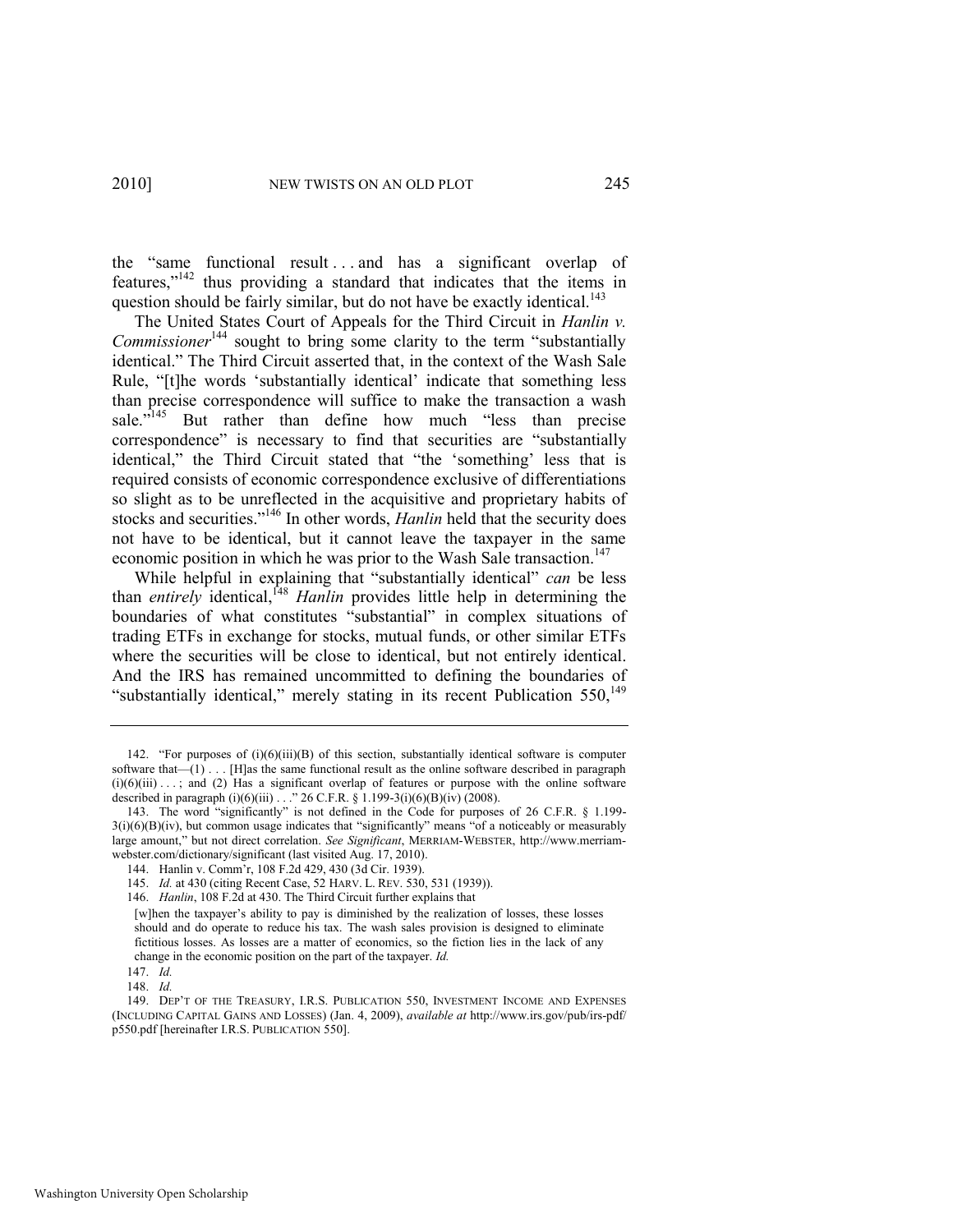<span id="page-18-1"></span>which was intended "for use in preparing 2009 [tax] returns,"<sup>150</sup> that, "[i]n determining whether stock or securities are substantially identical, you must consider all the facts and circumstances in your particular case."<sup>151</sup>

### *B. Administrative Concerns*

With the IRS putting such emphasis on an individual taxpayer's "particular case," $152$  was the IRS suggesting that it should define "substantially identical" for each individual tax situation? While an objective determination by the IRS of each individual taxpayer's position is often the purest way to determine tax liability,<sup>153</sup> Congress has routinely

[m]eals and lodging furnished to employee, his spouse, and his dependents, pursuant to employment [,] [t]here shall be excluded from gross income of an employee the value of any meals or lodging furnished to him, his spouse, or any of his dependents by or on behalf of his employer for the convenience of the employer, but only if— $(1)$  in the case of meals, the meals are furnished on the business premises of the employer, or (2) in the case of lodging, the employee is required to accept such lodging on the business premises of his employer as a condition of his employment.

<span id="page-18-0"></span><sup>150.</sup> *Id.* at 1.

<sup>151.</sup> I.R.S. PUBLICATION 550, *supra* note [149,](#page-17-0) at 57. When considering one's particular facts and circumstances, ―important features to consider include the issuer of the securities, as well as the securities' yield, duration, asset value, conditions of retirement, maturity dates, and if applicable, earlier call provisions." KLEINROCK'S TAXEXPERT ANALYSIS AND EXPLANATION § 77.4 (2009).

<sup>152.</sup> *Id.* 

<sup>153.</sup> Consider, for example, the dissenting opinion's argument in *Benaglia v. Comm'r*, 36 B.T.A. 838, 841 (1937). While the majority set forth that the value of meals and lodging provided to an employee by his employer are not taxable income to the employee if they are "not for his personal convenience, comfort or pleasure, but solely because he could not otherwise perform the services required of him," the dissent argued that the proper question was "whether or not [the taxpayer] was financially benefited by having living quarters furnished to himself and wife." *Benaglia*, 36 B.T.A. at 839, 842 (Arnold, J., dissenting). In turn, the dissent set forth that, "to the extent [the housing and meals] benefited [the taxpayer] it was compensation ... and taxable to him as income." *Id.* at 842. Essentially, in determining the deficiency of the taxpayer, the dissent believed that the IRS must look to the individual situation of the taxpayer and determine how much he was enriched by receiving the housing and meals at no expense. *See id.* Realizing the need to balance the administrative concerns of such a standard, Congress decided not to focus on the individual's personal enrichment when it codified the majority's opinion in 26 U.S.C. § 119 (2006), effective in 1998, which set forth in subpart (a) that, with respect to

<sup>26</sup> U.S.C. §§ 119(a)(1)–(2) (2006). Consider also the case of term life insurance, which Professor Peter J. Wiedenbeck, the Joseph H. Zumbalen Professor of the Law of Property at Washington University in St. Louis, suggests is purchased for three primary reasons: (1) to "[p]rovide resources for family support in the event of death" of the family wage earner (2) to "[p]rovide resources to replace lost services in the event of death" of a homemaker, and (3) as a death-time gift to adult children as beneficiaries of the policy. Professor Peter J. Wiedenbeck, Joseph H. Zumbalen Professor of the Law of Prop., Federal Income Taxation Lecture at Washington University School of Law (Oct. 19, 2009). Based on the standard set forth in *Raytheon Production Corp. v. Commissioner*, which holds that the purest way to tax damages is to tax the money the same way as the benefit it is replacing (e.g., money received as compensation for lost profits should be taxed because profits are taxable income), it is logical to conclude that the purest way to determine tax liability for term life insurance is to tax the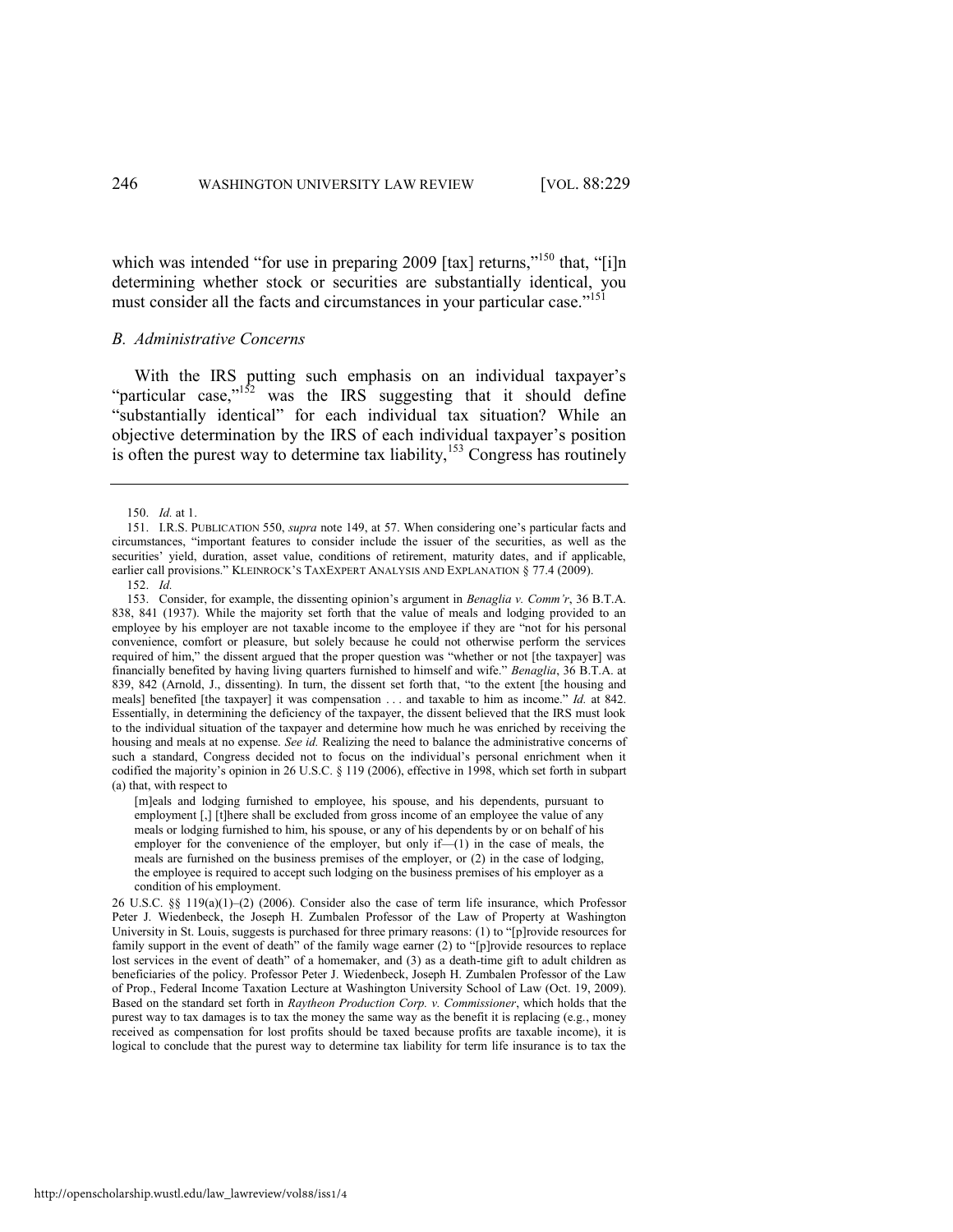recognized the need to set forth standards that minimize administrative difficulties for the IRS.<sup>154</sup> With 182,522,000 income tax returns filed in 2009 alone,<sup>155</sup> each with the possibility of an investor attempting to harvest his capital losses through the use of ETFs, the circumstances appear to beg for a less individualized standard that can be readily applied to such situations.

But as the following analysis will demonstrate,<sup>156</sup> a factual inquiry of each individual taxpayer's position would be important to remain consistent with traditional standards of taxation.<sup>157</sup> Further persuasion for individual analysis is provided by the standard set forth by the Canada Customs and Revenue Agency for administering Canada's "Superficial Loss" Rule.<sup>158</sup> Similar to the United States' Wash Sale Rule, Canada's

155. INTERNAL REVENUE SERVICE, IRS DATA BOOK, TABLE 2: NUMBER OF RETURNS FILED BY TYPE OF RETURN 4 (2009), *available at* http://www.irs.gov/pub/irs-soi/09databk.pdf (explaining that the 2009 figures provided were last updated in June 2010). The total number of returns filed in the United States for 2009, including estate tax, gift tax, employment taxes, tax-exempt organizations, excise taxes, and other supplemental documents was 236,503,000. *Id*.

156. *See* discussion *infra* Parts VI.A–C.

157. *See* discussion *infra* note [163](#page-20-0) (explaining the Supreme Court's traditional emphasis on focusing on the substance of the transaction rather than the form).

158. Under section 54 of the Canadian Income Tax Act,

[a] capital loss will be defined as superficial if, during the thirty days on either side of the date of sale that triggered the loss, the taxpayer or an affiliated person (i.e., his/her spouse or a corporation controlled by the taxpayer or his/her spouse) purchased that same property, or one that is identical to that property.

Dan Hallett, *Avoid Superficial Losses: Save Tax and Maintain Desired Exposure*, STERLING MUTUALS, INC., http://www.sterlingmutuals.com/Research/Weekly/Telus\_Superficial\_16nov2001.

insurance based on what the insurance is replacing. *See* Raytheon Prod. Corp. v. Comm'r, 144 F.2d 110, 113 (1st Cir. 1944), *cert. denied*, 323 U.S. 779 (1944). To implement this standard for life insurance, however, would require that close attention be paid to each taxpayer's individual reasons for purchasing the insurance, leading once again to administrative concerns. *See* Wiedenbeck, *supra*. Consequently, Congress ignored the "pure" method of taxation and set forth a single rule in  $\S$  101 to be applied in all circumstances regarding life insurance. *See* 26 U.S.C. § 101 (2006).

<sup>154.</sup> *See supra* note [153;](#page-18-0) *see also* 26 U.S.C. § 63 (2006) (setting forth a standard deduction available to all taxpayers who choose not to file itemized deductions, reducing the administrative considerations required by the IRS); 26 U.S.C. § 1031 (2006) (allowing the IRS to avoid a difficult valuation process for exchanges in like-kind property by providing that a taxpayer can defer the recognition of any gains realized from the exchange of such property if certain conditions are satisfied). Also consider 26 U.S.C. §§ 61(a), 102(a), 262, 170(a), which combine to provide that the donee of a gift, despite being enriched, is not taxed on the gift; whereas the donor of the gift, despite being disenriched, receives no tax deduction for his gift. Although § 61(a) provides that a taxpayer should be taxed on "all income from whatever source derived," the donee is not taxed for administrative reasons. 26 U.S.C. § 61(a) (2006)*.* Taxing the donee while providing a tax deduction to the donor would create an incentive to make intrafamily gifts from donors in high tax brackets to donees in low tax brackets, while taxing the donee and not providing a deduction to the donor would lead to the IRS having no way to verify if a gift was given. Professor Peter J. Wiedenbeck, Joseph H. Zumbalen Professor of the Law of Prop., Federal Income Taxation Lecture at Washington University School of Law (Nov. 19, 2009). If the IRS had no way to know if a gift was given, the donee would only have to pay taxes if he was honest and felt compelled to do so. *Id.*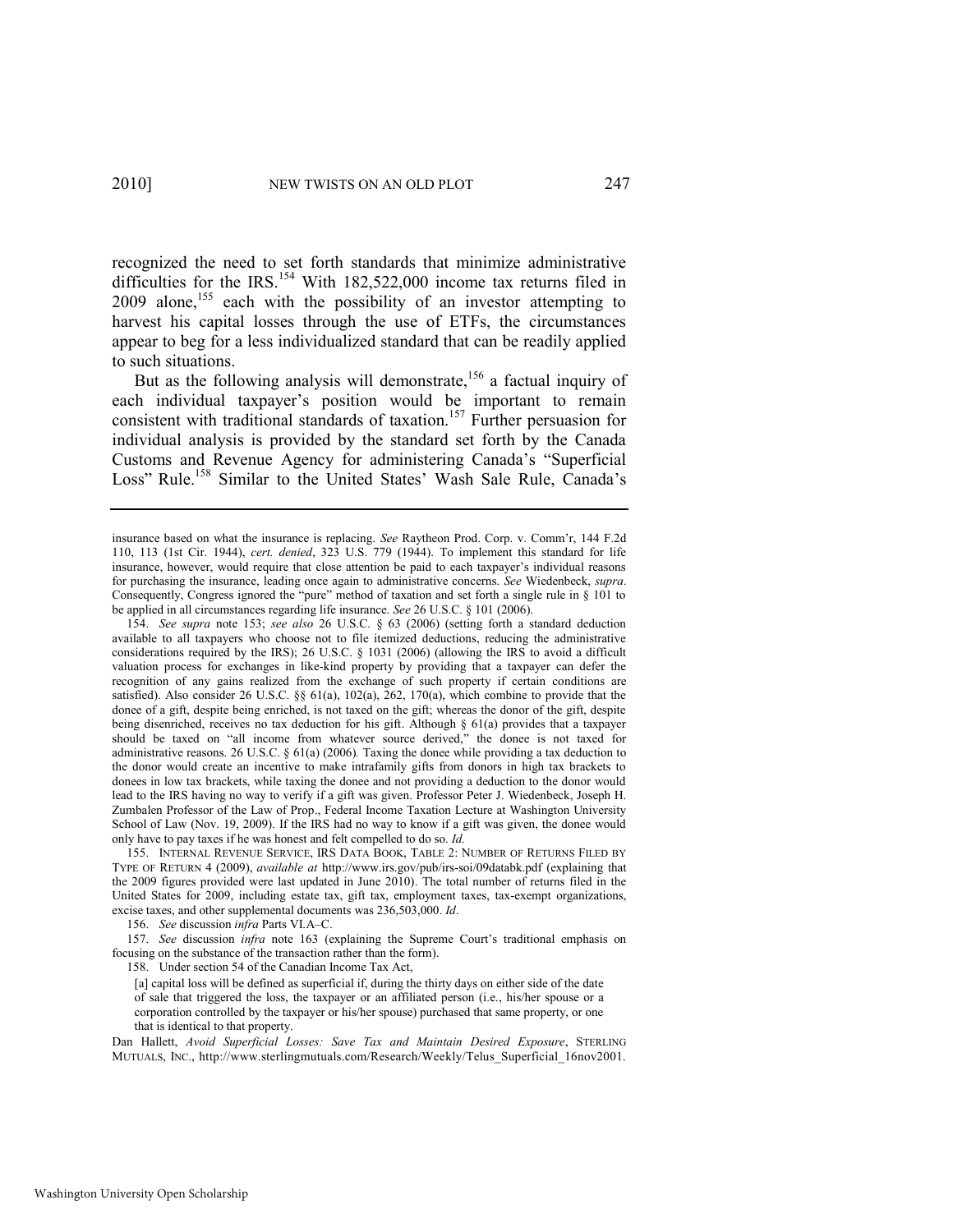Superficial Loss Rule seeks to determine whether property acquired within thirty days of selling a capital asset for a loss is the "same property or one that is identical to that property"<sup>159</sup> that was previously sold. Accordingly, Canadian tax officials have defined "identical" properties as those "which are the same in all material respects, so that a prospective buyer would not have a preference for one as opposed to another." $160$  To make this determination, the Canada Customs and Revenue Agency has stated that it is essential to "compare the inherent qualities or elements which give each property its identity."<sup>161</sup> Essentially, Canada has set forth a standard that is truly individual and factual in nature,  $162$  a standard the IRS should also look to utilize when defining "substantially identical."

# VI. DETERMINING THE PROPER ANALYSIS OF ETFS UNDER THE WASH SALE RULE

<span id="page-20-0"></span>With administrative concerns in mind, U.S. courts have frequently sought to understand Congress's intent for various statutes throughout the Code, consistently focusing on the substance of an individual transaction under review, rather than its form.<sup>163</sup> In like manner, *Hanlin v. Commissioner*'s<sup>164</sup> focus on whether a taxpayer maintains the same

159. *Graphic Packaging*, [2002] F.C. at 1707.

163. The U.S. Supreme Court emphasized the importance of substance over form as early as 1929 in its opinion in *Old Colony Trust Co. v. Commissioner*, 279 U.S. 716 (1929). *Old Colony* involved a situation where a taxpayer's employer paid his income taxes, and the Court addressed whether the payment of these taxes was additional taxable income to the taxpayer. *Id.* at 719–20. The Court ruled that "[t]he discharge by a third person of an obligation to him is equivalent to receipt by the person taxed," and, thus, the payments were additional income to the taxpayer. *Id.* at 729. The Court refused to distinguish a situation where the taxpayer received additional payment that would subsequently be used to pay his taxes from the situation where an employer directly pays the taxes for the employee. *Id.* Despite the formal difference, the Court focused exclusively on the fact that the two situations were substantively identical. *See id.* The Court later utilized the idea of substance over form in many different situations. One such situation was the Court's establishment of the *Raytheon* replacement rule, which sets forth that damages should be taxed based on the "nature of the basic claim." Raytheon Prod. Corp. v. Comm'r, 144 F.2d 110, 114 (1st Cir. 1944). Essentially, if the damages were intended to replace profits, they would be taxed as though they were gross income; however, if the damages were to replace imputed income, which is historically not taxable income, the damages would not be taxed. *See generally Raytheon*, 144 F.2d at 114.

164. Hanlin v. Comm'r, 108 F.2d 429 (3d Cir. 1939).

htm; *see also* Graphic Packaging Can. Corp. v. Canada, [2002] F.C. 1706, 1707 (Can. Que. C.A.) (discussing section 54 of the Canadian Income Tax Act).

<sup>160.</sup> CANADA CUSTOMS AND REVENUE AGENCY, INTERPRETATION BULLETIN NO. IT-387R2 (Sept. 12, 2002), *available at* http://www.cra-arc.gc.ca/E/pub/tp/it387r2-consolid/it387r2-consolide.txt.

<sup>161.</sup> *Id.* 

<sup>162.</sup> *Id.*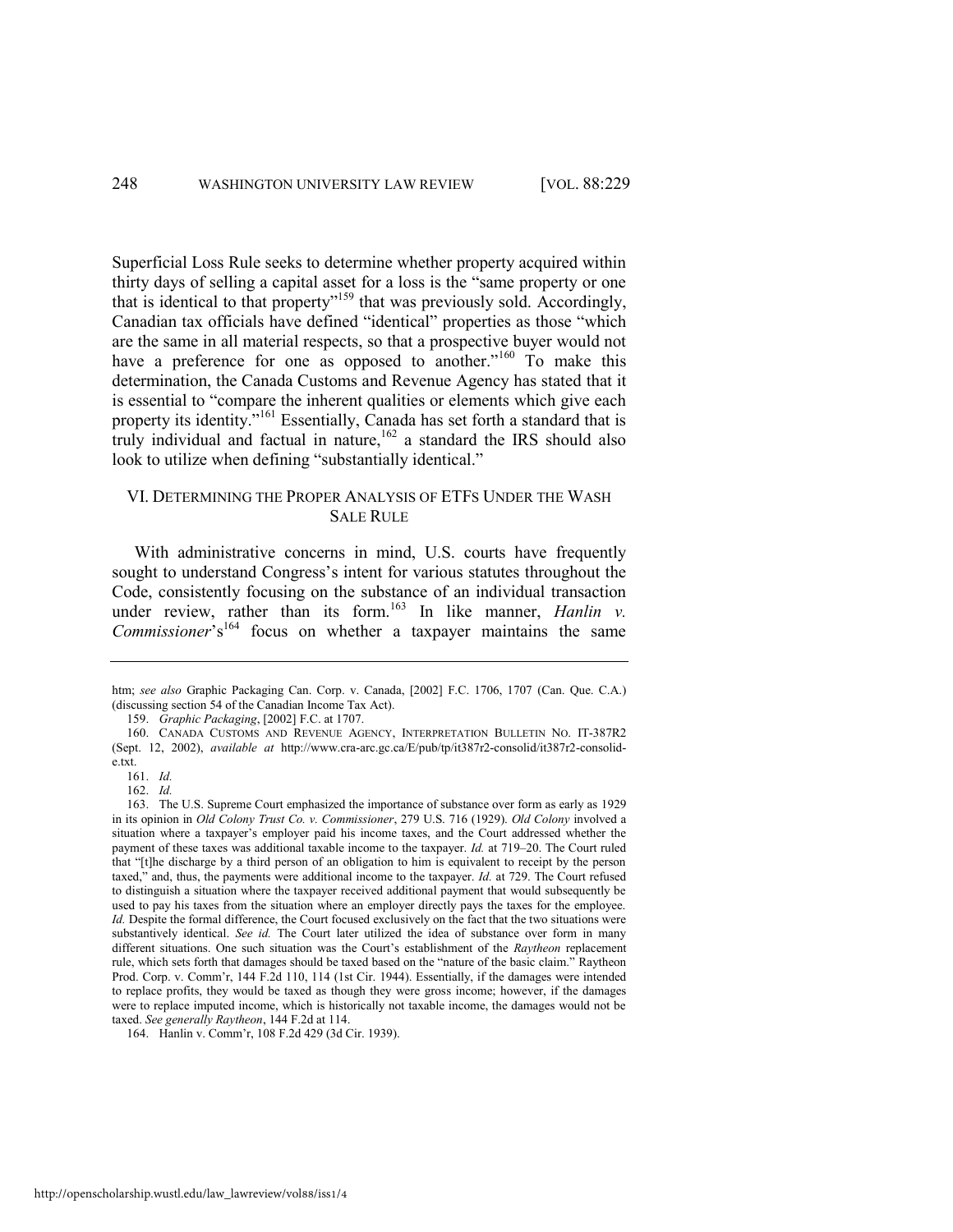<span id="page-21-3"></span>substantive economic position, $165$  as opposed to other formal distinctions, suggests that emphasis on substance over form is also appropriate in the case of the Wash Sale Rule. The substantive purpose of the Wash Sale Rule, which is "to prevent ... recognize  $\left[\frac{1}{10}\right]$  a loss on the sale of ‗securities' while maintaining an identical or nearly identical investment position,"<sup>166</sup> appears relatively straightforward. However, analysis of the following transactions—involving the sale of stocks, mutual funds, or ETFs and the subsequent purchase of ETFs within the thirty-day wash sale period $167$ —indicates that such a standard is anything but administratively clear.

#### *A. Selling Stock Shares and Subsequently Buying ETF Shares*

<span id="page-21-4"></span><span id="page-21-1"></span><span id="page-21-0"></span>A long-accepted practice of financial advisors is to suggest that investors "who are truly concerned about violating the wash-sale rule while harvesting their losses . . . maintain exposure to the market by . . . purchasing shares in the" specific ETF.<sup>168</sup> Essentially, the investor would realize a capital loss by selling shares of a corporation's stock (e.g., Microsoft Corporation (MSFT)<sup>169</sup>) for less than the basis<sup>170</sup> in the stock and then immediately purchase an ETF that not only includes exposure to the industry in which that corporation operates but also holds shares of that corporation as part of its index (e.g., Technology Select Sector SPDR  $(XLK)^{171}$ ). If the investor in the above example were to sell his stock in MSFT for a loss and then quickly purchase XLK, he would have the opportunity to benefit from an increase in the stock price of MSFT, since  $10.64\%$  of XLK's holdings are in MSFT.<sup>172</sup> While there is definitely a

171. *See Technology Select Sector SPDR (XLK)*, YAHOO! FIN., http://finance.yahoo.com/q?s=xlk (last visited Aug. 17, 2010).

172. *Holdings for Technology Select Sector SPDR (XLK)*, YAHOO! FIN., http://finance.yahoo.com/ q/hl?s=XLK (last visited Aug. 17, 2010). The top ten holdings of XLK make up 63.07% of the total

<span id="page-21-2"></span><sup>165.</sup> *See id.* at 430.

<sup>166.</sup> *See* GCM 38,369, *supra* not[e 117.](#page-14-0) 

<sup>167.</sup> *See* 26 U.S.C. § 1091(a) (2006).

<sup>168.</sup> *See* Meziani, *supra* not[e 59,](#page-8-0) at 277.

<sup>169.</sup> *See Microsoft Corporation (MSFT)*, YAHOO! FIN., http://finance.yahoo.com/q?s=MSFT (last visited Aug. 17, 2010).

<sup>170. &</sup>quot;The cost basis of any investment is the original value of an asset adjusted for stock splits, dividends and capital distributions. . . . At the most basic level, the cost basis of an investment is just the total amount invested into the company plus any commissions involved in the purchase." *How Do I Figure Out My Cost Basis on a Stock investment*, INVESTOPEDIA.COM, http://www.investopedia.com/ ask/answers/05/costbasis.asp?viewed=1 (last visited Aug. 17, 2010). ―*Basis* is usually cost, but there are a number of important exceptions." WILLIAM D. ANDREWS & PETER J. WIEDENBECK, BASIC FEDERAL INCOME TAXATION 26 (Vicki Been et al. eds., Wolters Kluwer 6th ed. 2009) (citations omitted); *see also* 26 U.S.C. § 1012 (2006).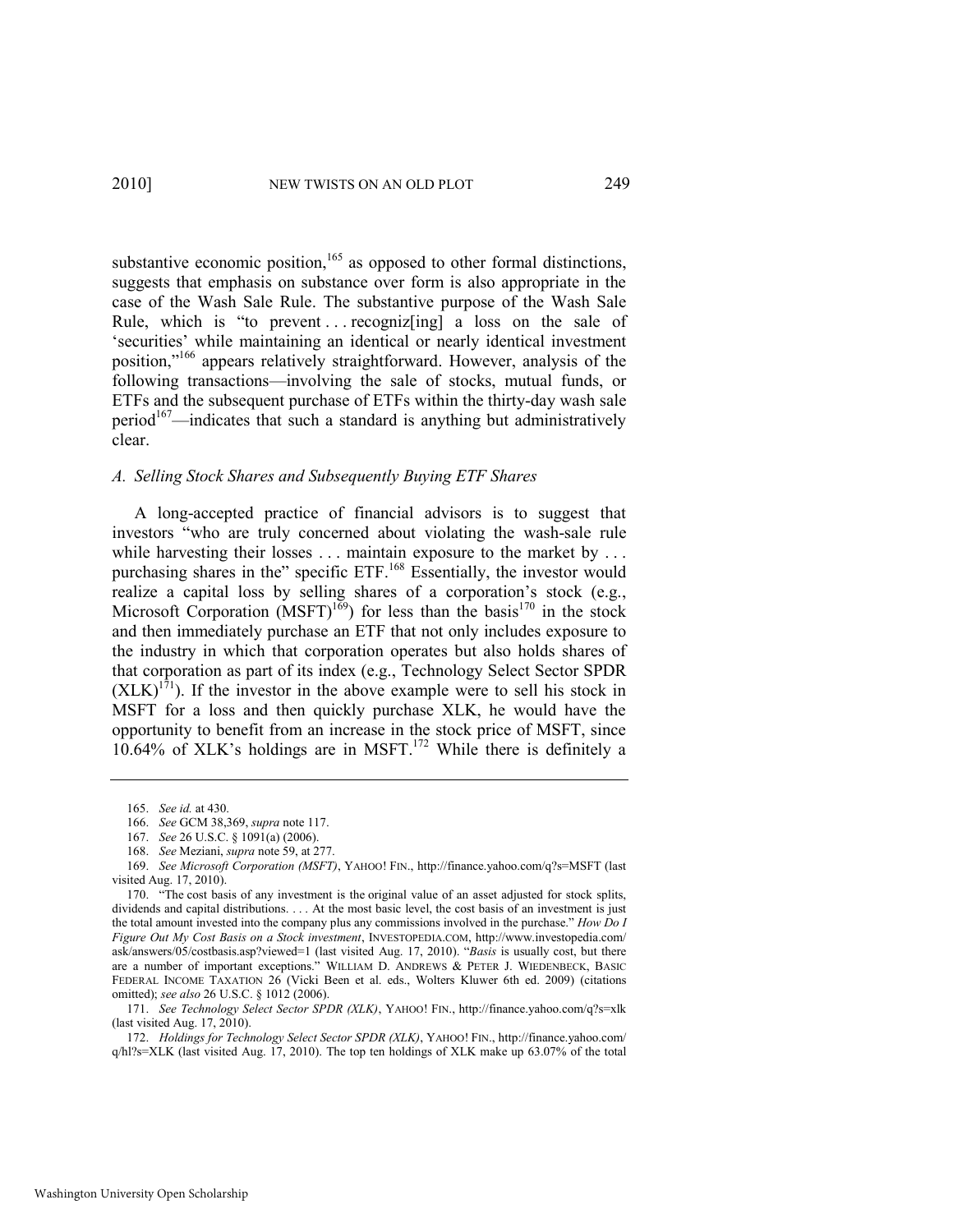formal difference in name and investment type between MSFT and  $XLK$ ,<sup>173</sup> there is, more importantly, a significant substantive difference in the risk of the investments that prevents the investor from remaining in the same economic position he was in prior to the transaction. Essentially, the investment in MSFT places all of the investor's risk within a single corporation, whereas the investment in XLK diversifies that risk among a variety of sectors and corporations.<sup>174</sup>

# <span id="page-22-2"></span>*B. Selling Mutual Fund Shares and Buying ETF Shares*

<span id="page-22-1"></span>Similar to the difference in risk that pronounces a share of stock in a corporation as not "substantially identical" to an  $ETF$ ,<sup>175</sup> the substantive differences in risk between an actively managed mutual fund and an ETF should also distinguish these two investments as not "substantially identical."

The IRS has explicitly stated that, "[o]rdinarily, shares issued by one mutual fund are not considered to be substantially identical to shares issued by another mutual fund," $176$  but should this formal declaration be understood to also mean that shares of a given mutual fund are not substantially identical to shares of a particular ETF? Not necessarily, as the focus should be on whether the investments substantively leave the investor in the same economic position.<sup>177</sup> Consistent with the tax community's traditional emphasis on substance over form,<sup>178</sup> the rationale for why two mutual funds are not "substantially identical" should be based on the fact that they have different risks associated with them,  $179$  not the formalistic reason that they are merely different in name.

177. *See supra* note[s 163](#page-20-0)–66 and accompanying text.

178. *Id.* 

<span id="page-22-0"></span>holdings of the ETF, including the following: Apple Inc. (10.19%), Microsoft Corporation (10.03%), International Business Machines (7.21%), Cisco Systems, Inc. (6.64%), AT&T Inc. (6.62%), Google Inc. (5.47%), Intel Corporation (4.63%), Hewlett-Packard Company Common (4.37%), Oracle Corporation (4.37%), and Verizon Communications (3.54%). *Id.* 

<sup>173.</sup> *See Microsoft Corporation (MSFT)*, *supra* note [169;](#page-21-1) *Technology Select Sector SPDR (XLK)*, *supra* not[e 171.](#page-21-2)

<sup>174.</sup> *See* sources cited *supra* note[s 169,](#page-21-1) [171](#page-21-2)–72 and accompanying text.

<sup>175.</sup> *See id.*

<sup>176.</sup> DEP'T OF THE TREASURY, I.R.S. PUBLICATION NO. 564, MUTUAL FUND DISTRIBUTIONS 8 (Feb. 17, 2010). The Publication further states that "[f]or more information on wash sales, see Publication 550," which, as explained previously, does not take a firm stance on the issue. *See I.R.S.* PUBLICATION 550, *supra* not[e 149,](#page-17-0) at 56.

<sup>179. &</sup>quot;Mutual funds face risks based on the investments they hold." Proactive Financial Planning Center, *Mutual Fund Risk*, OPEN-IRA.COM, http://www.open-ira.com/Education\_Center/3c\_Mutual\_ Fund\_Risk.htm (last visited Aug. 17, 2009) [hereinafter *Mutual Fund Risk*]. Each mutual fund will have unique risks associated with it, including, but not limited to, the following: currency risk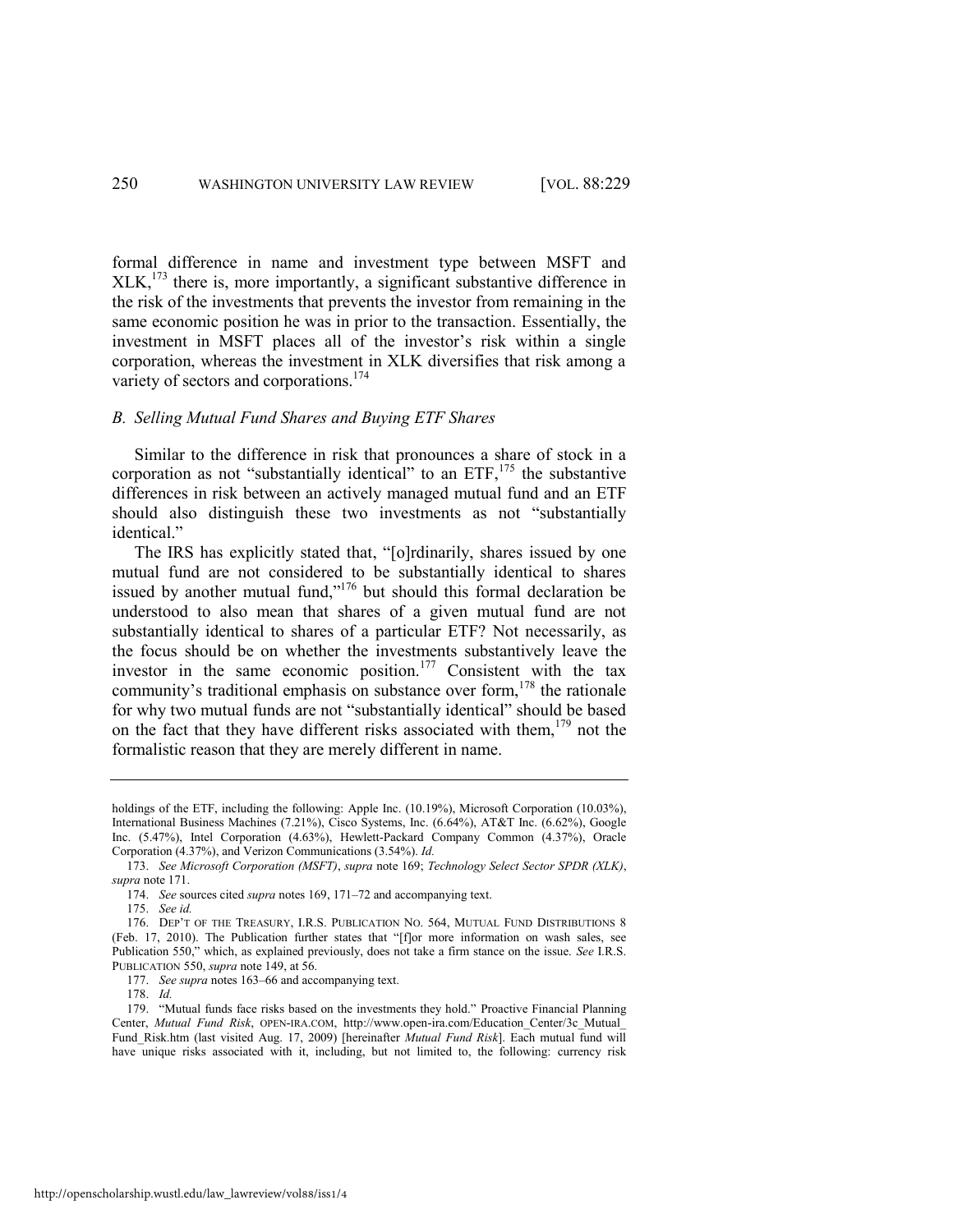<span id="page-23-0"></span>Thus, while it may appear "[f]rom the IRS's perspective . . . [to be] a hard ruling"<sup>180</sup> to determine whether it is a violation of the Wash Sale Rule when selling shares of an actively managed mutual fund at a loss and then purchasing shares of an ETF that tracks the same index within a thirty-day period, focusing on the risks that are present in the transaction clarifies the analysis.<sup>181</sup> For example, consider an investor who sells his stake in the Vanguard 500 Index Fund (VFINX)<sup>182</sup>—an actively managed mutual fund that seeks to track the S&P 500—and then quickly purchases shares of an ETF that tracks the S&P 500, such as S&P Deposit Receipts (SPY).<sup>183</sup> Because this investor would be able to maintain a similar market position, it would appear that the securities are "substantially identical."<sup>184</sup> However, like the risks that distinguish one mutual fund from another, certain differences in risks also distinguish VFINX from SPY. First, they are formally different because they are issued by different companies.<sup>185</sup> Second, and more importantly, the substantive differences in their structural characteristics lead to different risks.<sup>186</sup> To begin with, the mutual fund (VFINX) can only be "bought or sold  $\dots$  at the end of the day," whereas SPY, an ETF, "trades continuously throughout the day."<sup>187</sup> Furthermore, an actively managed mutual fund is administered by a fund manager who buys and sells securities to further the objective of the fund, exposing the investor to the risks of that manager's decisions.<sup>188</sup> An ETF, however, is designed to maintain a fixed portfolio created to track the designated index,<sup>189</sup> eliminating any risk of human discretion and leaving

184. *See* Hanlin v. Comm'r, 108 F.2d 429, 430 (3d Cir. 1939).

186. *Id.* 

<span id="page-23-1"></span><sup>(</sup>possibility that foreign investments will lead to reduced returns due to a "rise in the value of the U.S. dollar"), industry risk ("possibility that . . . stocks in a[n] . . . industry will decline in price due to developments in that industry"), manager risk ("possibility that an actively managed mutual fund's investment adviser will fail to execute the fund's investment strategy effectively resulting in the failure of stated objectives"), and market risk (possibility that the prices of a "stock fund or bond fund" will "decline"). *Id.* 

<sup>180.</sup> *See* Meziani, *supra* not[e 59,](#page-8-0) at 276.

<sup>181.</sup> *See Mutual Fund Risk*, *supra* not[e 179.](#page-22-0)

<sup>182.</sup> *See Vanguard 500 Index Fund (VFINX)*, *supra* not[e 102.](#page-12-1)

<sup>183.</sup> *See Id.*.

<sup>185.</sup> *See* Meziani, *supra* not[e 59,](#page-8-0) at 276.

<sup>187.</sup> *See* Meziani, *supra* not[e 59,](#page-8-0) at 276; *see also supra* text accompanying note[s 69](#page-9-2)–[71.](#page-9-4) 

<sup>188.</sup> *See Mutual Fund Risk*, *supra* note [179;](#page-22-0) *see also Investment Strategy and Policy*, VANGUARD, https://personal.vanguard.com/us/FundsStrategyAndPolicy?FundId=0040&FundIntExt=INT (last visited Aug. 17, 2010) (stating, under the investment policy of the fund, that "[t]o track its target index as closely as possible, the fund attempts to remain fully invested in stocks "However, "[t]he fund may temporarily depart from its normal investment policies and strategies when doing so is believed to be in the fund's best interest, so long as the alternative is consistent with the fund's investment objective.").

<sup>189.</sup> *See Unit Investment Trust*, *supra* note [62;](#page-8-4) *see also ETFs SPY Overview*, *supra* note [90](#page-11-0)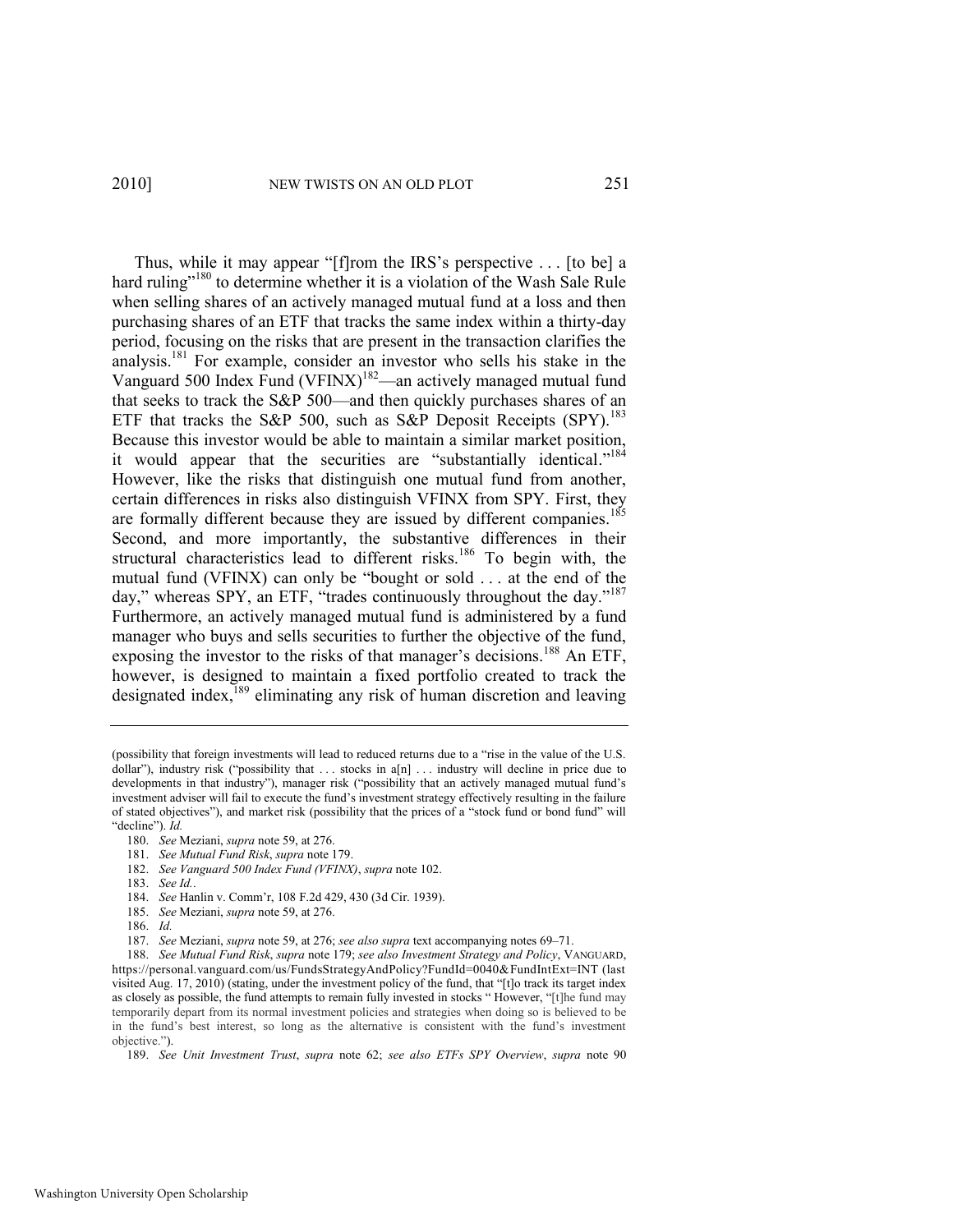the investor in a substantively different economic position than he was in when investing in the mutual fund.

<span id="page-24-0"></span>In addition, while the IRS has failed to formally articulate the risk distinction set forth above,<sup>190</sup> investment advisors have developed an industry-accepted "list of transactions that are generally considered to be acceptable under the wash sale rule set forth in Section  $1091$ .<sup>191</sup> Among this list, one will find that "sell[ing] an actively managed fund and buy[ing] an index fund regardless of the fund company<sup> $192$ </sup> is generally accepted to not be a transaction involving "substantially identical stock or securities<sup>",193</sup>

### *C. Selling ETF Shares and Buying ETF Shares*

Missing from the list of industry-accepted transactions<sup>194</sup> is the situation in which an investor sells his ETF shares at a loss, deducts his capital loss, and then purchases shares of an ETF that tracks the same index but was created by a different company.<sup>195</sup> Such a transaction seems to allow an investor to maintain the same economic position since the two ETFs are tracking the same index and thus, in theory, should be accurately tracking the price of the underlying securities of the index.<sup>196</sup> In turn, the ETFs, like the previously discussed mutual funds,<sup>197</sup> must be analyzed to determine if any substantive differences between the funds are significant enough to render a "change in [the taxpayer's] economic position."<sup>198</sup> The following analysis will focus on three factors to determine if ETFs

196. *See supra* text accompanying not[e 77.](#page-9-1)

<sup>(</sup>stating that SPY is "a unit investment trust established to accumulate and hold a portfolio of the equity securities that comprise the Standard & Poor's 500 Composite Stock Price Index").

<sup>190.</sup> *See supra* note[s 181](#page-23-0)–89.

<sup>191.</sup> While trying to discern the Wash Sale Rule, industry practitioners have developed a list of four mutual fund transactions that are "generally considered to be acceptable" under Section 1091. Lee C. McGowan, *Tax-Loss Harvesting: The Rebalancing Act*, J. FIN. PLAN. E-NEWSLETTER (Dec. 2008), http://www.fpajournal.org/BetweentheIssues/LastMonth/Articles/Tax-LossHarvestingtheRebalancing Act/. This list includes the following:

<sup>1.</sup> Sell one index fund and buy another index fund, if the indexes of the two funds are not the same index (e.g., S&P 500 for Russell 1000). 2. Sell one actively managed fund and buy a fund at another company with different portfolio managers. 3. Sell an index fund and buy an actively managed fund regardless of the fund company. 4. Sell an actively managed fund and buy an index fund regardless of the fund company.

*Id.*

<sup>192.</sup> *Id.*  193. *Id.* 

<sup>194.</sup> *See* McGowan, *supra* not[e 191.](#page-24-0) 195. *See, e.g.*, *supra* not[e 103.](#page-12-2) 

<sup>197.</sup> *See supra* Part VI.B.

<sup>198.</sup> *See* Hanlin v. Comm'r, 108 F.2d 429, 430 (3d Cir. 1939).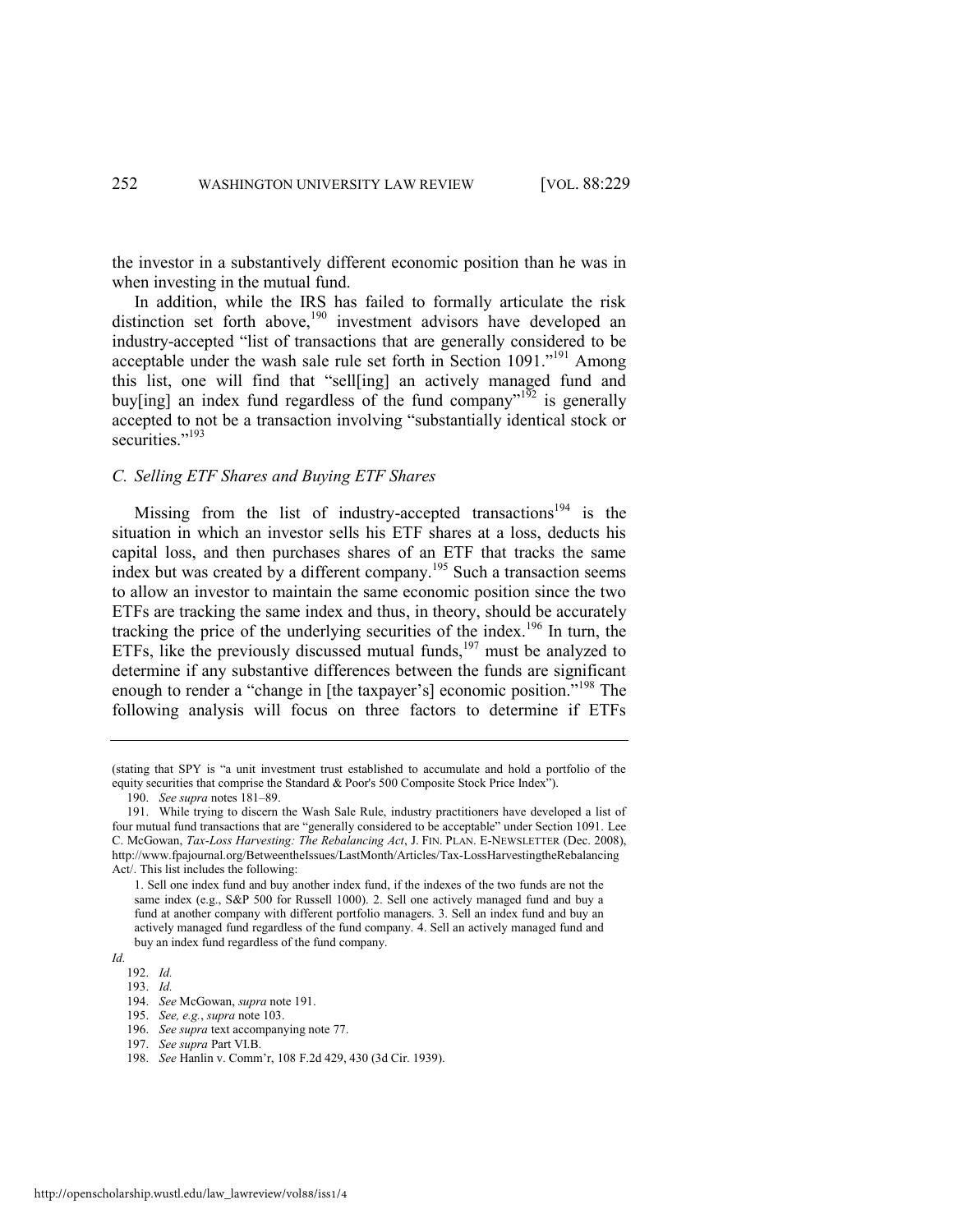tracking the same index are "substantially identical": whether the funds are from different companies,<sup>199</sup> the price of the securities,<sup>200</sup> and the holdings of the ETFs themselves.<sup>201</sup>

# *1. Different Companies*

The IRS's Publication 550 presents the formalistic standard that, ―[o]rdinarily, stocks or securities of one corporation are not considered substantially identical to stocks or securities of another corporation. However, they may be substantially identical in some cases." $202$  While ―‗ordinarily' has been a source of angst within the investment community"<sup>203</sup> in general, ambiguity with respect to the phrase "in some cases" seems more at issue in this case.

The question becomes whether a transaction that involves selling an ETF at a loss and buying an ETF from a different company that tracks the same index within thirty days is one of the "cases" where the securities may be deemed "substantially identical." The argument against ETFs being one of the exceptions to this rule is fairly strong when looking at Treasury Regulation § 1.233-1(d)(1).<sup>204</sup> The Regulation states that "[i]n general, as applied to stocks or securities [in section 1233], the term ['substantially identical'] has the same meaning as the term 'substantially identical stock or securities' used in section 1091, relating to wash sales of stocks or securities.<sup>2205</sup> In turn, when analyzing  $\hat{\S}$  1.1233 as though it were explaining "substantially identical" for use in  $\S$  1091, it becomes clear that the exceptions to the general rule that securities of different corporations may not be substantially identical primarily involve situations where the securities are transferable into other securities,<sup>206</sup> which is not the case

<sup>199.</sup> *See infra* Part VI.C.1.

<sup>200.</sup> *See infra* Part VI.C.2.

<sup>201.</sup> *See infra* Part VI.C.3.

<sup>202.</sup> *See* I.R.S. PUBLICATION 550, *supra* not[e 151,](#page-18-1) at 56.

<sup>203.</sup> McGowan, *supra* note [191.](#page-24-0) Furthermore, while the IRS "ordinarily" focuses on the formal distinction between securities of different companies, the word "ordinarily" may indicate that the agency is still maintaining its overall focus on looking at the substance of the transaction over the form of the transaction. *See generally supra* note [163 a](#page-20-0)nd accompanying text.

<sup>204. 26</sup> C.F.R. § 1.1233-1(d)(1) (2009).

<sup>205.</sup> *Id.* 

<sup>206.</sup> The regulation interpreting 26 U.S.C. § 1233, found in 26 C.F.R. § 1.1233-1(d)(1), suggests that if one security is transferable into another security, it is more likely to be considered "substantially identical." See id. According to the regulation,

<sup>[</sup>i]n certain situations [securities that are transferable into other securities] may be substantially identical; for example, in the case of a reorganization the facts and circumstances may be such that the stocks and securities of predecessor and successor corporations are substantially identical property. Similarly, bonds or preferred stock of a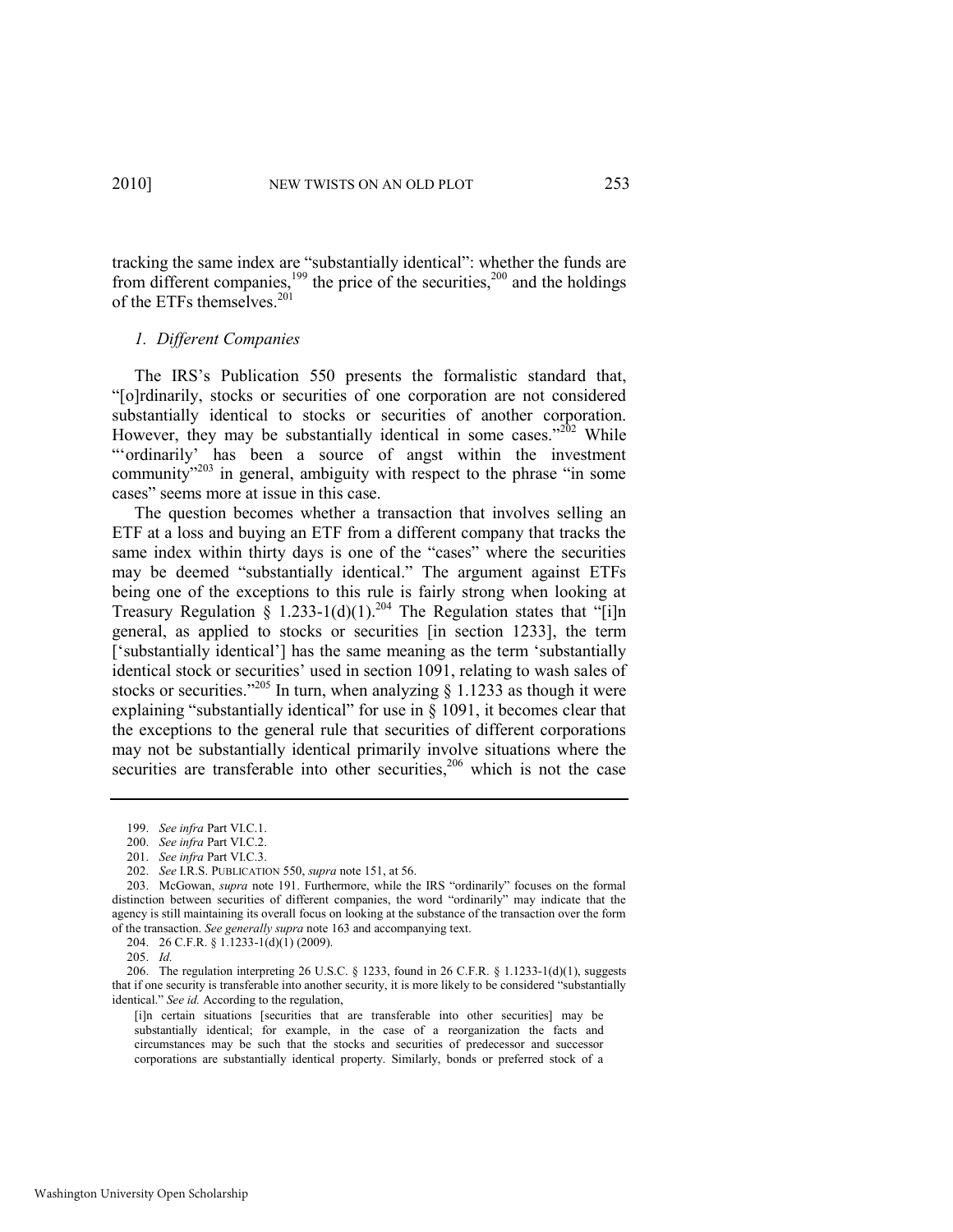here. Therefore, based on the above analysis,  $207$  as well as the tax community's traditional emphasis on substance over form,<sup>208</sup> the purely formal distinction between ETFs created by different companies should not be dispositive of whether they are substantially identical.

# *2. Price*

<span id="page-26-0"></span>Because the ETFs are tracking the same index, there is often very similar movement in price between the different funds.<sup>209</sup> For example, consider two ETFs that are overseen by different companies, but that both track the emerging markets index: Vanguard Emerging Markets ETF  $(VWO)^{210}$  and iShares MSCI Emerging Markets Index ETF (EEM).<sup>211</sup> From March 21, 2005, through October 22, 2007, VWO experienced a 146% increase in share price, while EEM experienced a 145% increase in share price. $212$ 

Despite the similarity in price movement, Mr. Robert Willens, CPA,<sup>213</sup> sets forth a strong argument that the correlation should be indeterminate.<sup>214</sup> Mr. Willens commented that "if you sold GM and bought Ford, it would make no difference if their price charts looked like a perfect overlay."<sup>215</sup> In Mr. Willens's opinion,

[c]orrelation of price and returns is only a factor in determining securities to be substantially identical in cases where (a) the securities of two different companies are undergoing merger, or (b) the securities of one company are convertible into one another—that

corporation are not ordinarily considered substantially identical to the common stock of the same corporation. However, in certain situations, as, for example, where the preferred stock or bonds are convertible into common stock of the same corporation, the relative values, price changes, and other circumstances may be such as to make such bonds or preferred stock and the common stock substantially identical property.

*Id.* 

207. *See generally supra* Part VI.C.1.

208. *See* I.R.S. PUBLICATION 550, *supra* note [149,](#page-17-0) at 56; *see also supra* note [163](#page-20-0) and accompanying text.

209. *See generally* Shaw, *supra* not[e 31.](#page-4-1) 

210. *Historical Prices for Vanguard Emerging Markets Stock ETF (VWO)*, YAHOO! FIN., http://finance.yahoo.com/q/hp?s=VWO (last visited Aug. 17, 2010).

211. *Historical Prices for iShares MSCI Emerging Markets Index (EEM)*, YAHOO! FIN., http:// finance.yahoo.com/q/hp?s=EEM (last visited Aug. 17, 2010).

212. *See supra* note[s 210](#page-26-0)–11 and accompanying text.

213. *See generally* Shaw, *supra* note [31](#page-4-1) (providing a brief introduction to Mr. Robert Willens, CPA).

214. *See generally id*.

215. *Id.*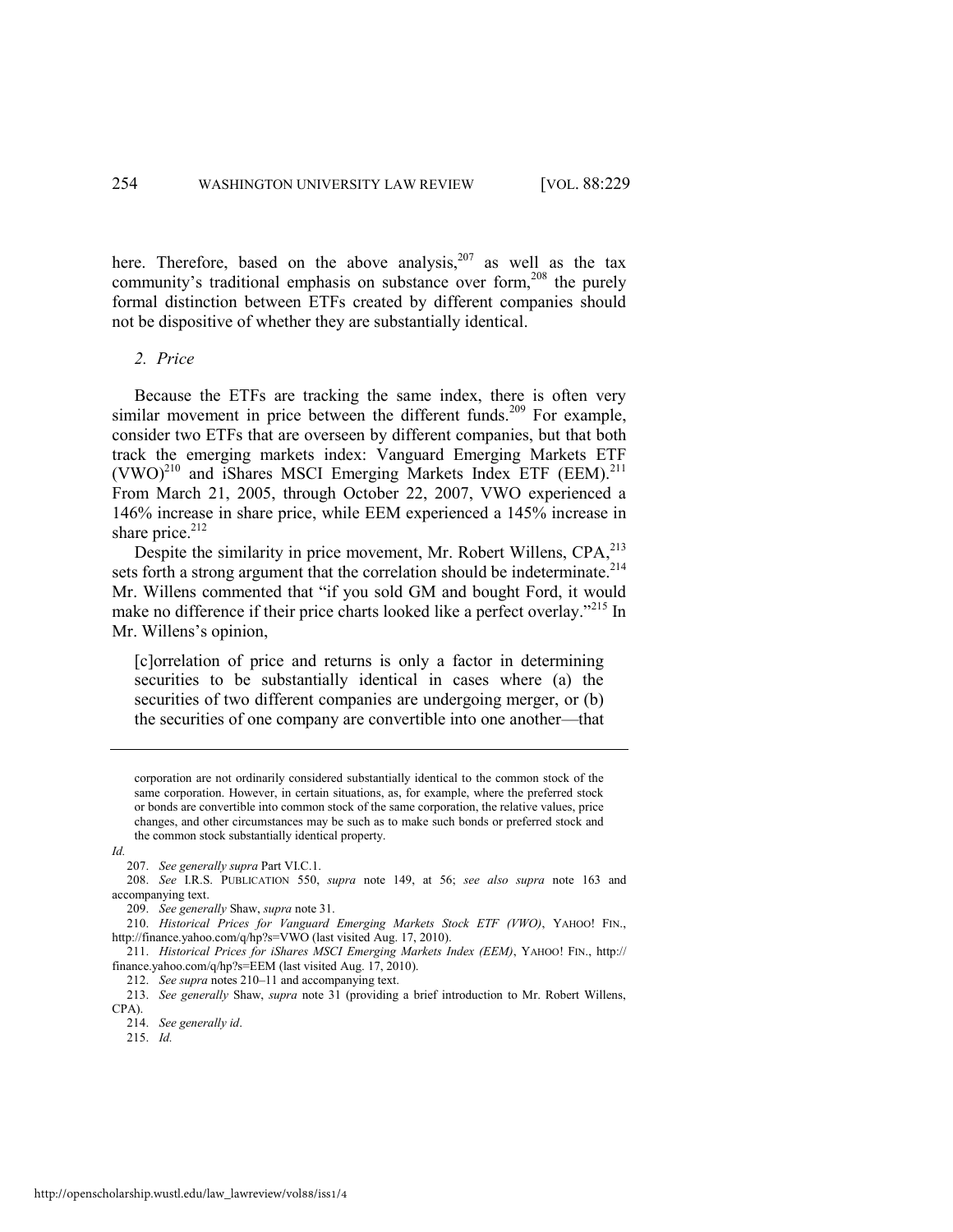<span id="page-27-0"></span>correlation of return and price movement is not a basis for . . . funds to be determined to be "substantially identical."<sup>216</sup>

Other theorists strongly disagree, claiming that "[i]f you can lay the price graph for your new investment on top of the price graph for the old one and never see a significant disparity," which would likely be the case for two ETFs tracking the same index, then "the investments should be considered substantially identical for purposes of the wash sale rule.<sup> $217$ </sup> These theorists are focused on the standard set forth in *Hanlin* regarding changes in economic position.<sup>218</sup> They claim that "the bottom line is [that] risk and the wash sale rule are tied together. If you have a strategy that completely eliminates risk from your sale and repurchase, it's likely that you have a wash sale. You can't report a loss for tax purposes without changing your investment position."<sup>219</sup>

The main problem, however, with saying that any two funds that demonstrate similar movements in price will maintain the same level of risk is that "[p]erhaps the most fundamental shortcoming of any ETF is its failure to adhere reliably to the index to which it is purportedly benchmarked," primarily due to "management fees, taxes, and other subtle sources of investment friction."<sup>220</sup> This "[t]racking error will vary from fund to fund," even between funds that track the same index.<sup>221</sup> Therefore, even if two funds have experienced the same price movements over a given period of time, differences in tracking error between the funds create the risk that the funds will not have the same price movements in the future.<sup>222</sup>

<sup>216.</sup> *Id*.

<sup>217.</sup> Kaye A. Thomas, *Substantially Identical Securities*, TAX GUIDE FOR INVESTORS (June 1, 2007), http://fairmark.com/capgain/wash/wsident.htm.

<sup>218.</sup> *See* Hanlin v. Comm'r, 108 F.2d 429, 430 (3d Cir. 1939).

<sup>219.</sup> *See* Thomas*, supra* not[e 217.](#page-27-0)

<sup>220.</sup> *See* Birdthistle, *supra note* [63,](#page-8-3) at 97–98 (citation omitted).

<sup>221.</sup> *Id.* 

<sup>222.</sup> The *Financial Times* explains how tracking error can vary from fund to fund through an example. *See id.*

For example, Lipper calculates that the Lyxor CAC 40 ETF had an annualized tracking error of 2.33 per cent in 2005 and 1.99 per cent in 2006. In contrast, the Indexis ETF tracking the same index recorded annualized tracking errors of 5.44 per cent and 4.16 per cent for 2005 and 2006 respectively.

*Id.* at 98 (citing Simon Hildrey, *On the Trail of Exchange Traded Funds*, FIN. TIMES (LONDON), Aug. 13, 2007, at 5).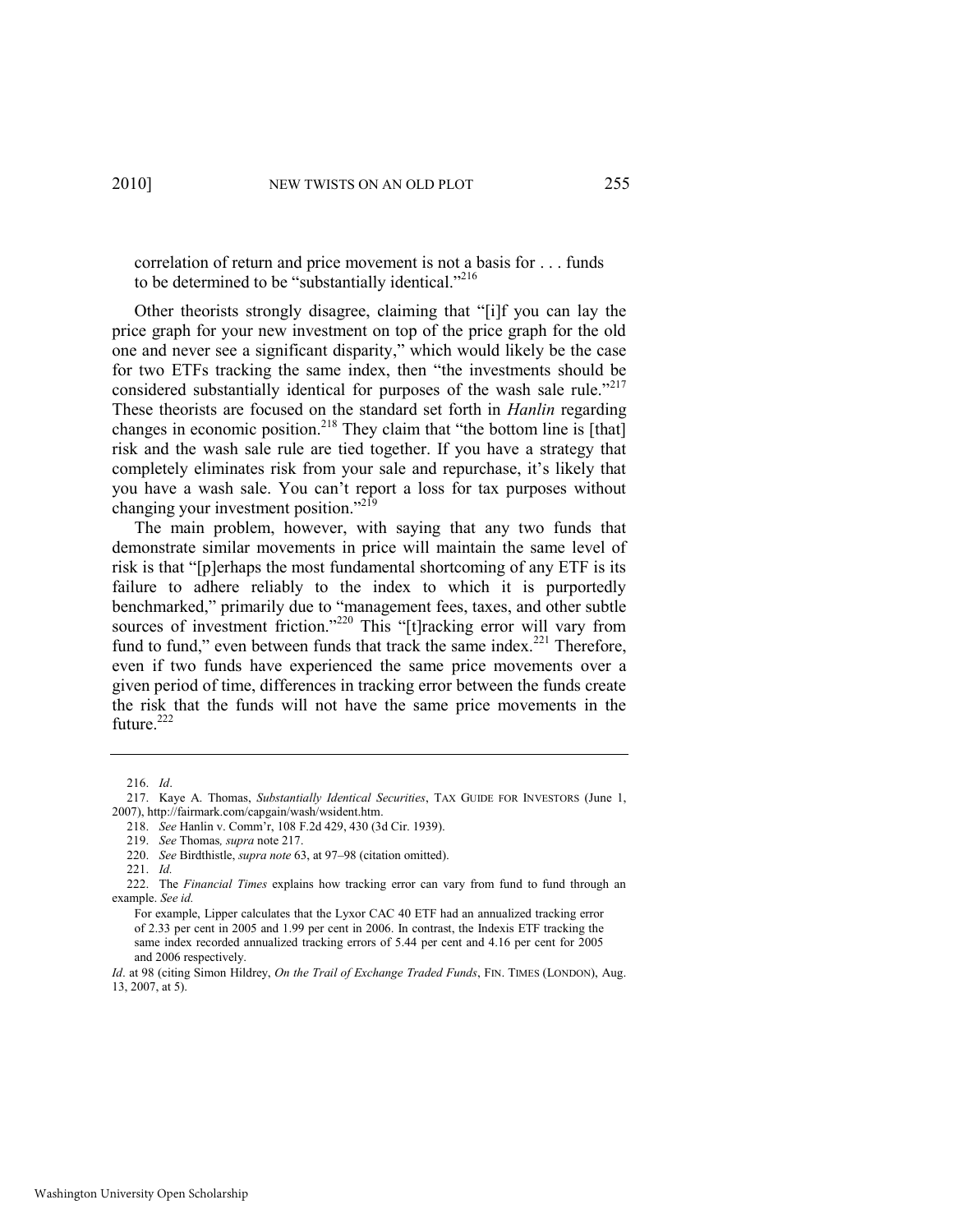#### <span id="page-28-0"></span>*3. Holdings*

Often, the reason that two ETFs tracking the same index demonstrate similar price movements is that, despite being created by different companies, the funds have similar holdings of stocks. For example, consider the holdings of the two previously mentioned ETFs that track the emerging markets index: VWO and EEM.<sup>223</sup> The similarity between the top four industry holdings (represented as a percentage of the entire holdings) of these two ETFs is noteworthy: Industrial Materials (VWO: 16.87%, EEM: 19.14%); Energy (VWO: 12.6%, EEM: 12.36%); Telecommunications (VWO: 12.55%, EEM: 12.12%); and Financial Services (VWO: 21.13%, EEM: 22.22%).<sup>224</sup> Thus, the question becomes whether using these two ETFs to harvest capital losses would leave an investor in the same economic position since the funds maintain similar, but not identical, holdings.

<span id="page-28-2"></span><span id="page-28-1"></span>Ms. Erika W. Nijenhuis, a prolific author on issues of taxation and a partner in the New York office of Cleary Gottlieb Steen & Hamilton, $^{225}$ believes that the underlying holdings of mutual funds should not be a consideration for transactions involving "the disposition and acquisition of baskets of stock or interests therein.<sup>226</sup> Ms. Nijenhuis believes that "such transactions generally should not be treated as wash sales, even if there are some underlying stocks held by both funds.<sup>227</sup> This opinion appears consistent with the limited case law<sup>228</sup> on this issue for mutual funds, which "preclude<sup>[s]</sup> looking through the stock of the mutual fund to the

<sup>223.</sup> *See Holdings for Vanguard Emerging Markets Stock ETF (VWO)*, YAHOO! FIN., http:// finance.yahoo.com/q/hl?s=VWO (last visited Aug. 17, 2010); *see Holdings for iShares MSCI Emerging Markets Index (EEM)*, YAHOO! FIN., http://finance.yahoo.com/q/hl?s=EEM (last visited Aug. 17, 2010).

<sup>224.</sup> *See* sources cited *supra* not[e 223.](#page-28-0) 

<sup>225</sup>*. See* Erika W. Nijenhuis, *Wash Sales Then and Now*, 82 TAXES 181, 181 (2004); *see also*  Biography of Erika W. Nijenhuis, CLEARY GOTTLIEB, http://www.cgsh.com/enijenhuis (last visited Aug. 17, 2010).

<sup>226.</sup> *See* Nijenhuis, *supra* not[e 225,](#page-28-1) at 187.

<sup>227.</sup> *Id.*

<sup>228.</sup> *See, e.g.*, Knox v. Comm'r, 33 B.T.A. 972 (1936). In *Knox,* a taxpayer disposed of 11,550 shares of stock in an operating company for a loss, claimed that loss on his tax return, and purchased (within the wash sale period) 11,550 shares of stock in a holding company organized exclusively for trading in the operating company's stock. *Id.* at 972–73. The IRS argued that this transaction was a violation of the Wash Sale Rule. *Id.* The court held that, based on the holding in *Eisner v. Macomber*, 252 U.S. 189, 213 (1920), the "separateness of a corporation and its stockholders may not be disregarded," even though the holding company's only asset was shares of the operating company. *Knox*, 33 B.T.A. at 975. The petitioner only owned stock in the holding company, and the "indirect" interest which he thus had in the [operating company's] shares belonging to the [holding company] was not substantially identical to the [operating company's] shares which he owned prior to the transaction.‖ *Id.*; *see also* Nijenhuis, *supra* not[e 225,](#page-28-1) at 187.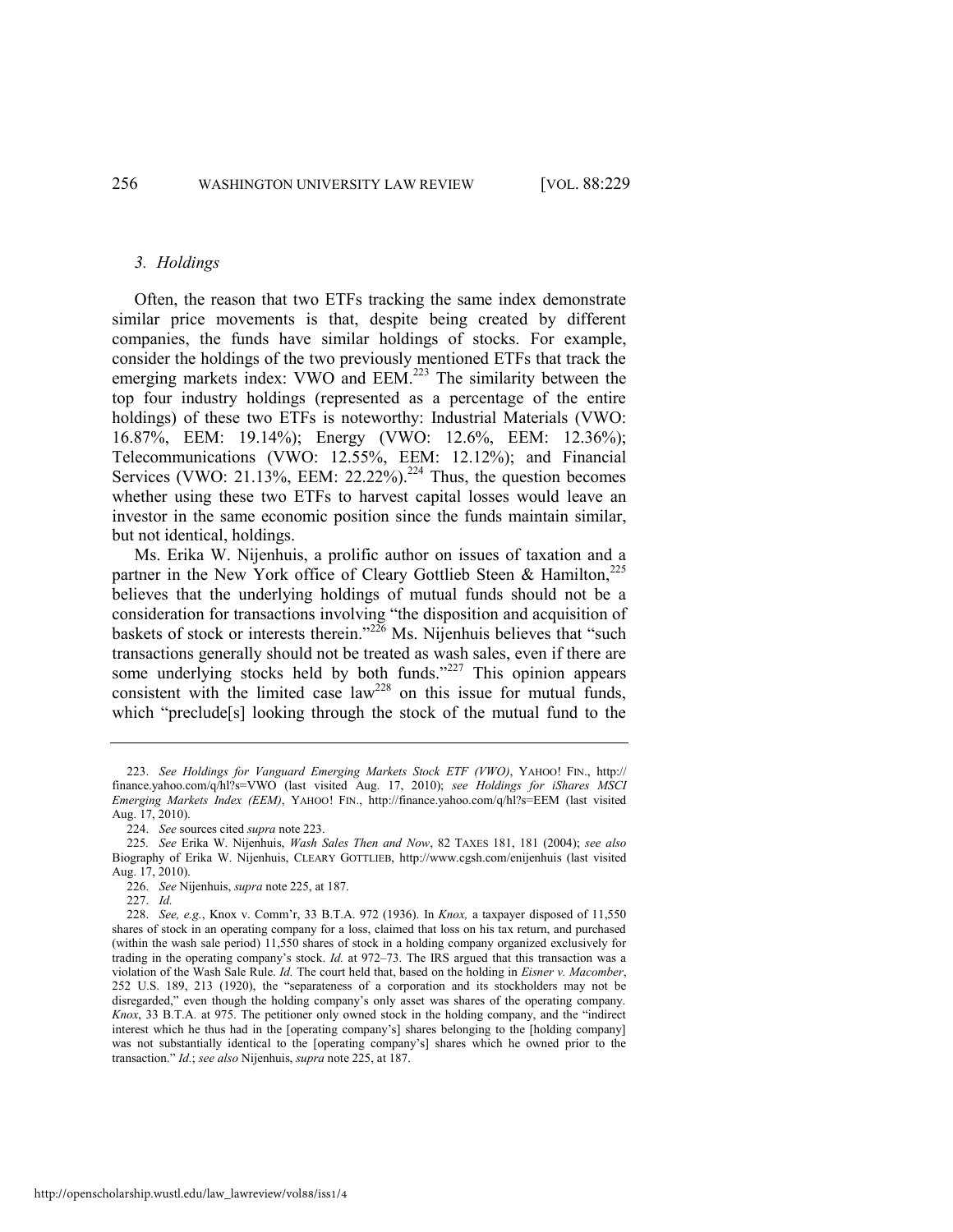underlying assets."<sup>229</sup> By refusing to look at the similarity in the underlying securities, Ms. Nijenhuis and the case law to which she refers focus their attention exclusively on the form, rather than the substance, of the transaction. This approach may be appropriate for mutual funds, where the underlying stocks constantly change so that the investor may not know the underlying securities at any given time.<sup>230</sup> In the case of ETFs, however, the holdings of the fund are transparent to the investor, $^{231}$  and, thus, the holdings should be analyzed to determine if the risks of the two funds are similar.

Therefore, while similarities in price or differences in the companies creating the ETFs should not alone be dispositive on whether two ETFs are substantially identical, $2^{32}$  a proper standard of analysis should be based on the underlying holdings of the funds. Accordingly, if the focus is properly shifted to the substance of the individual transaction, $233$  and the underlying securities held by the two ETFs in question are similar enough to leave the investor in the same economic position in which he was prior to harvesting his losses,  $234$  then it should be appropriate to find a violation<sup>235</sup> of the Wash Sale Rule.<sup>236</sup>

231. The ETF must maintain its "ironbound connection to the index" at all times through its underlying holdings. *See* Birdthistle, *supra* note [63,](#page-8-3) at 82. These holdings are fairly transparent to investors through reporting of sites such as YAHOO! FINANCE, which publishes the top ten holdings of all the ETFs for which it provides data. *See, e.g.*, *Holdings for Ultra Semiconductor ProShares (USD)*, YAHOO! FIN., http://finance.yahoo.com/q/hl?s=USD (last visited Aug. 17, 2010).

232. *See supra* Part VI.C.1–2.

233. Focusing on the substance of the transaction rather than the form of the transaction is consistent with historical tax practices. *See generally supra* not[e 163.](#page-20-0) 

<span id="page-29-0"></span><sup>229.</sup> *See* Nijenhuis, *supra* not[e 225,](#page-28-2) at 187.

<sup>230.</sup> *Id.* at 188; *see also Portfolio of the Vanguard 500 Index Fund*, VANGUARD, https://personal. vanguard.com/us/FundsAllHoldings?FundId=0040&FundIntExt=INT&tableName=Equity&tableInde x=0&sort=marketValue&sortOrder=desc (last visited Aug. 17, 2010) (setting forth the 503 holdings for the VFINX mutual fund, but on Aug. 17, 2010, the holdings were only current through June 30, 2010); *cf. Technology SPDR—XLK*, SELECT SECTOR SPDRS, http://www.sectorspdr.com/spdr/compos ition/?symbol=XLK (last visited Aug. 17, 2010) (setting forth the eighty-four holdings for XLK, an ETF tracking the technology sector).

<sup>234.</sup> *See* Hanlin v. Comm'r, 108 F.2d 429, 430 (3d Cir. 1939).

<sup>235.</sup> If a transaction is found to be in violation of the Wash Sale Rule, the losses claimed are not deductible. *See* 26 U.S.C. § 1091(d) (2006). The basis in the property is subsequently increased or decreased "by the difference, if any, between the price at which the property was acquired and the price at which such substantially identical stock or securities were sold or otherwise disposed of." Id. Essentially, by adjusting the basis of the newly purchased property according to the disallowed deductions, the losses on the sold property are deferred until the sale of the newly acquired property that was found "substantially identical" to the sold property. See *supra* not[e 170 f](#page-21-0)or an explanation of basis.

<sup>236.</sup> In the author's opinion, it does not seem appropriate to take this discussion further than to make a proposal for which analysis is proper to determine if two ETFs are substantially similar. To make a proposal that a specific percentage of similarity between the holdings of different funds should cause the funds to be substantially identical would create nothing more than an arbitrary proposal.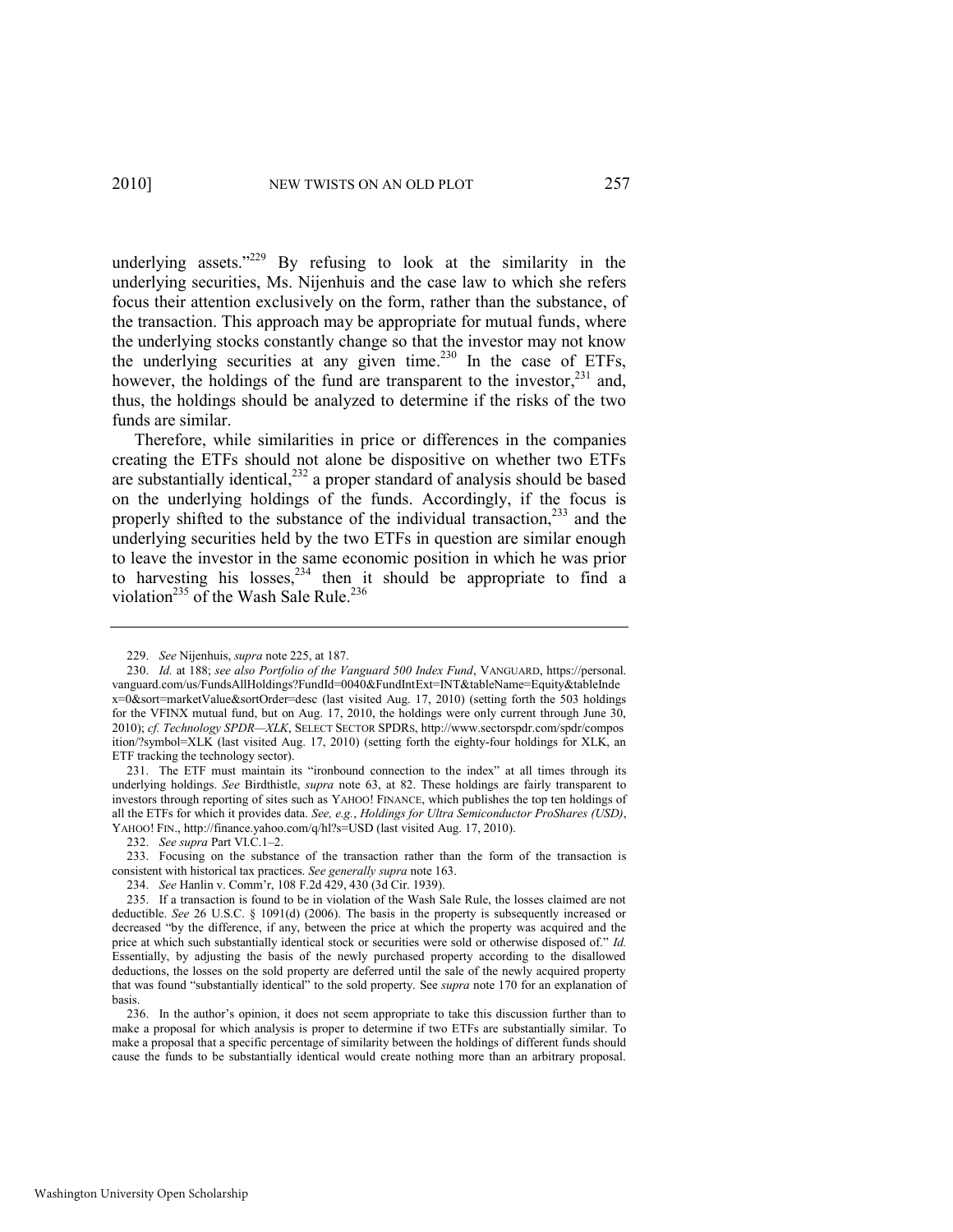#### VII. CONCLUSION

As investors continue to use ETFs more often for tax harvesting purposes, $^{237}$  establishing clarity for the use of the phrase "substantially" identical stock or securities" in the context of the Wash Sale Rule has become increasingly important. While it was explained that there is little argument that ETFs are "securities" for purposes of the Wash Sale Rule, $^{238}$ an individual understanding of the transaction at hand is needed to determine if different securities are "substantially identical."

Based on the analysis previously set forth, it becomes clear how important incorporating the traditional tax philosophy of "substance over form"<sup>239</sup> is to analyzing whether a transaction leaves an investor in the same economic position under *Hanlin*.<sup>240</sup> By focusing on the substance of the transaction, significant differences can be drawn between the risks of ETFs and both individual stocks<sup>241</sup> and actively managed mutual funds.<sup>242</sup> These differences provide two conclusions. First, selling shares of stock in a corporation for a loss and subsequently buying an ETF that tracks that corporation's industry does not leave the investor in the same economic position because the risk is diversified across various corporations, rather than concentrated in one corporation.<sup>243</sup> Furthermore, selling an actively managed mutual fund for a loss and buying an ETF that tracks the same index does not leave the investor in the same economic position since the investor is no longer subject to the decisions of the mutual fund manager.<sup>244</sup> Because the taxpayer is not in the same economic position following these transactions, the securities should not be considered "substantially identical" for purposes of the Wash Sale Rule.<sup>245</sup>

On the other hand, selling an ETF for a loss and buying a different ETF that tracks the same index within a thirty-day period may leave an investor

241. *See supra* note[s 168](#page-21-4)–74 and accompanying text.

243. *See supra* text accompanying not[e 174.](#page-22-2)

Based on nothing more than what the author felt was appropriate, such a proposal could range anywhere from 0% to 100% similarity in the funds' holdings. Accordingly, Congress, the Treasury, and the IRS must be left with the responsibility to balance the policy objectives discussed in this Note with administrative concerns, in order to determine exactly how similar the holdings of the ETFs must be for a taxpayer to maintain the same economic position following a tax loss harvesting transaction.

<sup>237.</sup> *See supra* note[s 81](#page-10-1)–[97 a](#page-12-0)nd accompanying text.

<sup>238.</sup> *See supra* not[e 136.](#page-16-1) 

<sup>239.</sup> *See supra* not[e 165.](#page-21-3) 

<sup>240.</sup> *See* Hanlin v. Comm'r, 108 F.2d 429, 430 (3d Cir. 1939) (asserting that the purpose of the Wash Sale Rule is to prevent investors from taking advantage of fictitious losses).

<sup>242.</sup> *See supra* note[s 175](#page-22-1)–93 and accompanying text.

<sup>244.</sup> *See supra* text accompanying note[s 188](#page-23-1)–89.

<sup>245.</sup> *See Hanlin,* 108 F.2d at 430.